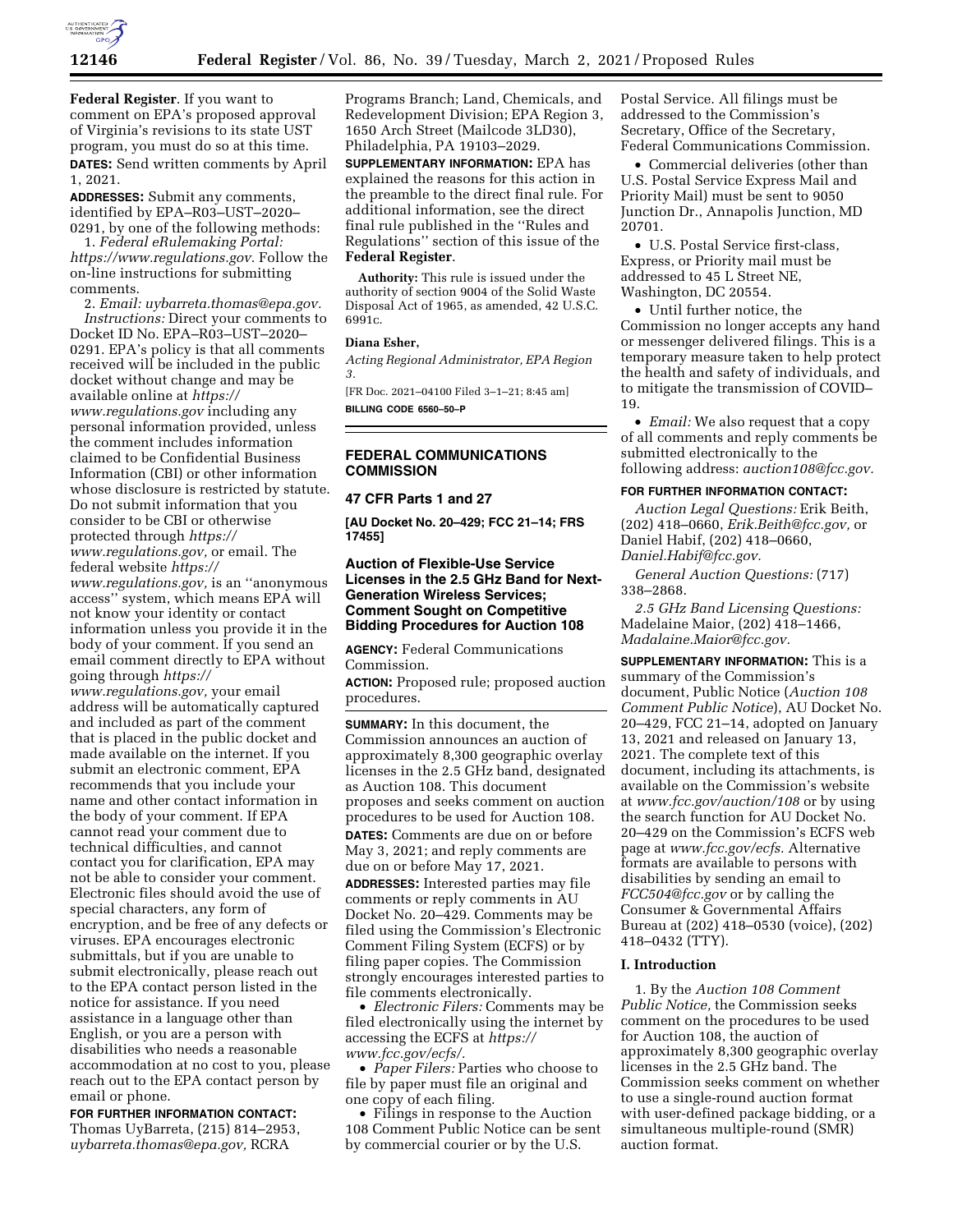# **II. Licenses To Be Offered in Auction 108**

2. Auction 108 will offer geographic overlay licenses for unassigned spectrum in the 2.5 GHz (2496–2690 MHz) band. With overlay licenses, licensees obtain the rights to geographic area licenses ''overlaid'' on top of the existing incumbent licenses, *2.5 GHz Report and Order,* 84 FR 57343, October 25, 2019. As with an ordinary flexibleuse license, the overlay licensee may operate anywhere within its geographic area, subject to protecting the licensed areas (*i.e.,* circular Geographic Service Areas with a 35-mile radius) of incumbent licensees. If an incumbent licensee in a county cancels or terminates its license, then the overlay licensee obtains the rights to operate in the geographic area and on the channel of the cancelled license. An overlay licensee may clear its geographic area by purchasing the incumbent licenses, but it does not have the exclusive right to negotiate with the incumbent licensee for its spectrum rights or to purchase an incumbent license in the geographic area in which it has the overlay rights. The Commission will offer up to three blocks of spectrum—49.5 megahertz, 50.5 megahertz, and 16.5 megahertz blocks, respectively—licensed on a county basis. Specifically, the first license block will include channels A1– A3, B1–B3, C1–C3 (49.5 megahertz); the second license block will include channels D1–D3, the J channels, and channels A4–G4 (50.5 megahertz); and the third license block will include channels G1–G3 and the relevant K channels (16.5 megahertz of contiguous spectrum and 1 megahertz of the K channels associated with the G channel group). New overlay licenses in the Educational Broadband Service (EBS) portion of the 2.5 GHz band will be issued for 10-year, renewable license terms. A licensee in this band may provide any services permitted under terrestrial fixed or mobile allocations, as set forth in the non-Federal Government column of the Table of Frequency Allocations in 47 CFR 2.106.

3. The specific inventory of overlay licenses available in Auction 108 will be determined by the results of the Rural Tribal Priority Window. During the Rural Tribal Priority Window, federally recognized Tribes were given the opportunity to submit applications to acquire new 2.5 GHz licenses for currently unassigned white space spectrum to provide broadband service on rural Tribal lands before the remaining unassigned spectrum is made generally available through competitive bidding. The Rural Tribal Priority

Window opened on February 2, 2020, and the original deadline was extended by 30 days to close on September 2, 2020. The Commission received over 400 applications through the Rural Tribal Priority Window and the Wireless Telecommunications Bureau (WTB) has already granted over 150 of these applications. Based on review of applications received in the Rural Tribal Priority Window, the Office of Economics and Analytics (OEA), in conjunction with WTB, will release a public notice announcing the final inventory of 2.5 GHz band overlay licenses to be offered in Auction 108. This public notice will be released in advance of the deadline for the submission of short-form applications to bid in Auction 108 so that potential applicants can make informed decisions about whether to apply in light of information as to existing incumbents and potential Tribal licensees. Commission staff aims to process all pending Rural Tribal Priority Window applications prior to announcing the final auction inventory; however, there may be Tribal applications that remain pending at the time the auction inventory is announced. Potential bidders in Auction 108 should continue to investigate all factors that may affect each license on which they seek to bid throughout the auction process, including potential encumbrances that may result from pending Tribal applications.

4. Concurrent with the release of the *Auction 108 Comment Public Notice,*  OEA and WTB have made available a file listing all county and frequency block combinations potentially available for Auction 108, subject to the results of the ongoing review of applications submitted during the Rural Tribal Priority Window. This file is listed as an ''Attachment A'' file on the Auction 108 website at *[www.fcc.gov/auction/108.](http://www.fcc.gov/auction/108)*  The file listing available county and frequency block combinations does not include blocks or counties that are fully encumbered by existing licenses.

5. OEA and WTB will also make available resources to assist applicants in conducting due diligence research regarding potential encumbrances in the band prior to the release of the public notice announcing the final auction inventory. In addition to existing incumbents in the band, the pending Rural Tribal Priority Window applications represent the maximum potential additional encumbrances that may affect the licenses available in the auction. These resources will include a mapping tool to help identify and view existing licenses and Rural Tribal Priority Window applications in the

Commission's Universal Licensing System (ULS) database. The mapping tool will be updated to reflect changes due to the grant or dismissal of any pending Tribal applications prior to the auction. Potential applicants are reminded, however, that this tool will not represent complete licensing information; all information should be confirmed in ULS for any specific license or area. More information about Rural Tribal Priority Window applications, including a current mapping tool to help identify the location of pending, accepted for filing, and granted applications, is available at *[www.fcc.gov/rural-tribal-window](https://www.fcc.gov/rural-tribal-window-updates)[updates.](https://www.fcc.gov/rural-tribal-window-updates)* The licensing information provided on this web page does not represent complete licensing information. All information should be confirmed in ULS for any specific license or area.

6. Notwithstanding Commission resources described in the *Auction 108 Comment Public Notice,* each potential bidder is solely responsible for investigating and evaluating all technical and marketplace factors that may have a bearing on the potential uses of a license that it may seek in Auction 108, including the availability of unassigned white space in any particular market. In addition to the typical due diligence considerations that the Commission encourages of bidders in all auctions, the Commission calls particular attention in Auction 108 to potential encumbrances due to existing licenses and the Rural Tribal Priority Window issues described above, which may impact the licenses available in Auction 108. Each applicant should closely follow releases from the Commission concerning these issues and consider carefully the technical and economic implications for commercial use of the 2.5 GHz band. The Commission makes no representations or warranties about the use of this spectrum for particular services, or about the information in Commission databases that is furnished by outside parties. Each applicant should be aware that a Commission auction represents an opportunity to become a Commission licensee, subject to certain conditions and regulations. This includes the established authority of the Commission to alter the terms of existing licenses by rulemaking, which is equally applicable to licenses awarded by auction. A Commission auction does not constitute an endorsement by the Commission of any particular service, technology, or product, nor does a Commission license constitute a guarantee of business success.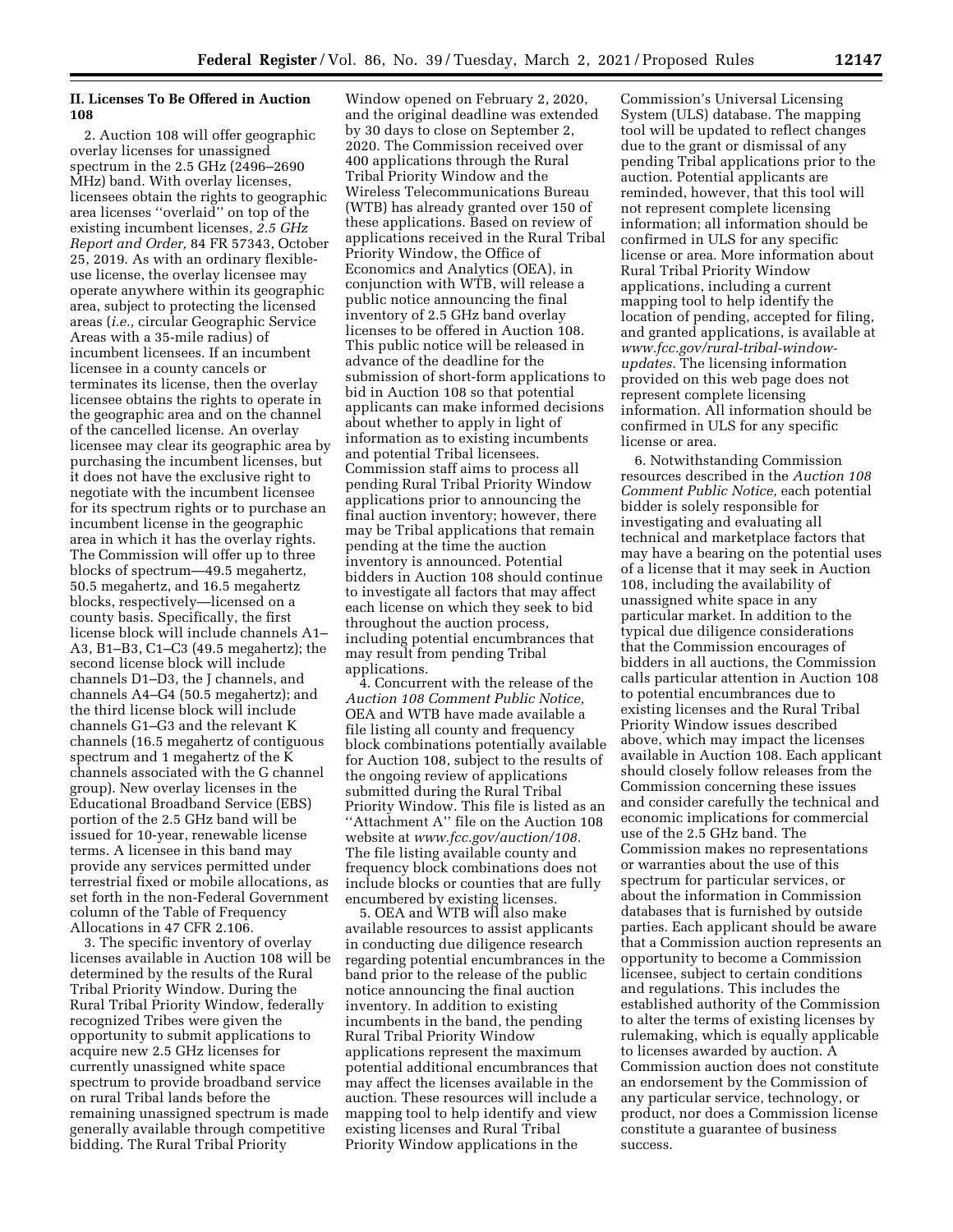# **III. Implementation of Part 1 Competitive Bidding Procedures**

7. In the *2.5 GHz Report and Order,*  the Commission decided to conduct any auction of new 2.5 GHz band licenses in conformity with the amended part 1 rules. The Commission's part 1 rules require each applicant seeking to bid to acquire licenses in a spectrum auction to provide certain information in a short-form application (FCC Form 175), including ownership details and numerous certifications. Part 1, subpart Q's, competitive bidding rules also contain a framework for the implementation of a competitive bidding design, application and certification procedures, reporting requirements, and the prohibition of certain communications. The rules and requirements proposed in this section would apply in either a single bidding round auction or an SMR auction, unless clearly indicated otherwise.

# *A. Certification of Notice of Auction 108 Requirements and Procedures*

8. In addition to the certifications already required under 47 CFR 1.2105, the Commission proposes to require any applicant seeking to participate in Auction 108 to certify in its short-form application, under penalty of perjury, that it has read the public notice adopting procedures for Auction 108 that will be released in advance of the short-form deadline, and that it has familiarized itself with those procedures and the requirements for obtaining a license and operating facilities in the 2.5 GHz band. The Commission believes that this requirement would help ensure that the applicant has reviewed the procedures for participation in the auction process and has investigated and evaluated those technical and marketplace factors that may have a bearing on its potential use of any licenses won at auction. Consequently, this requirement will promote an applicant's successful participation and will minimize its risk of defaulting on its auction obligations. As with other required certifications, an auction applicant's failure to make the required certification in its short-form application by the applicable filing deadline would render its application unacceptable for filing, and its application would be dismissed with prejudice. The Commission seeks comment on this proposal. The Commission also seeks comment on whether there are additional steps it should take with respect to the filing of short-form applications to further ensure and promote auction integrity.

# *B. Bidding Credit Caps*

9. Consistent with the Commission's decisions in the *Updating Part 1 Report and Order,* 80 FR 56764, September 18, 2015, the Commission seeks comment on establishing reasonable caps on the total bidding credit amount that an eligible small business, very small business, or rural service provider may be awarded for Auction 108. The Commission administers its bidding credit programs to promote small business and rural service provider participation in auctions and in the provision of spectrum-based services.

10. Eligibility for the small business bidding credit is determined according to a tiered schedule of small business size definitions that are based on an applicant's average annual gross revenues for the relevant preceding period, and which determine the size of the bidding credit discount. In the *2.5 GHz Report and Order,* the Commission determined that eligibility for the small business bidding credit in auctions of new licenses in the 2.5 GHz band would be defined using two of the thresholds of the standardized schedule of small business sizes. Specifically, the Commission determined that an entity with average annual gross revenues for the preceding five years not exceeding \$55 million would be designated as a ''small business'' eligible for a 15% bidding credit, and that an entity with average annual gross revenues for the preceding five years not exceeding \$20 million would be designated as a ''very small business'' eligible for a 25% bidding credit. The Commission further determined that entities providing commercial communication services to a customer base of fewer than 250,000 combined wireless, wireline, broadband, and cable subscribers in primarily rural areas would be eligible for the 15% rural service provider bidding credit. The Commission defined ''rural area'' as a county with a population density of 100 persons or fewer per square mile.

11. To protect the integrity of the bidding credit program and to mitigate the incentives for abuse, the Commission, in the *Updating Part 1 Report and Order,* established a process to implement a reasonable cap on the total bidding credit amount that an eligible small business or rural service provider may be awarded in any auction, based on an evaluation of the expected capital requirements presented by the particular service and inventory of licenses being auctioned. The Commission determined that bidding credit caps would be implemented on an auction-by-auction basis, but

resolved that, for any particular auction, the total amount of the bidding credit cap for small businesses would not be less than \$25 million, and the bidding credit cap for rural service providers would not be less than \$10 million. For Auctions 101–103, 105, and 107, the Commission adopted a \$25 million cap on the total bidding credit amount that may be awarded to an eligible small business in each auction and a \$10 million cap on rural service provider bidding credits in each auction.

12. The Commission proposes to adopt the same bidding credit caps for Auction 108. As the Commission did for its recent auctions of spectrum for nextgeneration wireless services, it believes that the range of potential use cases suitable for spectrum in the 2.5 GHz band, combined with the relatively small geographic areas for new flexibleuse overlay licenses of white space, may permit deployment of smaller-scale networks with lower total costs. Moreover, past auction data suggest that the proposed caps will allow the substantial majority of eligible businesses in the auction to take advantage of the bidding credit program. The Commission therefore believes that its proposed caps will promote the statutory goals of providing meaningful opportunities for bona fide small businesses to participate in the auction and in the provision of spectrum-based services, without compromising its responsibility to prevent unjust enrichment and ensure efficient and intensive use of spectrum.

13. Similarly, the Commission proposes to adopt a \$10 million cap on the total bidding credit amount that may be awarded to an eligible rural service provider in Auction 108. An entity is not eligible for a rural service provider bidding credit if it has already claimed a small business bidding credit. Based on its experience with other spectrum auctions, the Commission anticipates that a \$10 million cap on rural service provider bidding credits will not constrain the ability of any rural service provider to participate fully and fairly in Auction 108. In addition, to create parity in Auction 108 among eligible small businesses and rural service providers competing against each other in smaller markets, the Commission proposes a \$10 million cap on the overall bidding credit amount that any winning small business bidder may apply to licenses won in counties located within any partial economic area (PEA) with a population of 500,000 or less.

14. The Commission seeks comment on these proposed caps. Specifically, do the expected capital requirements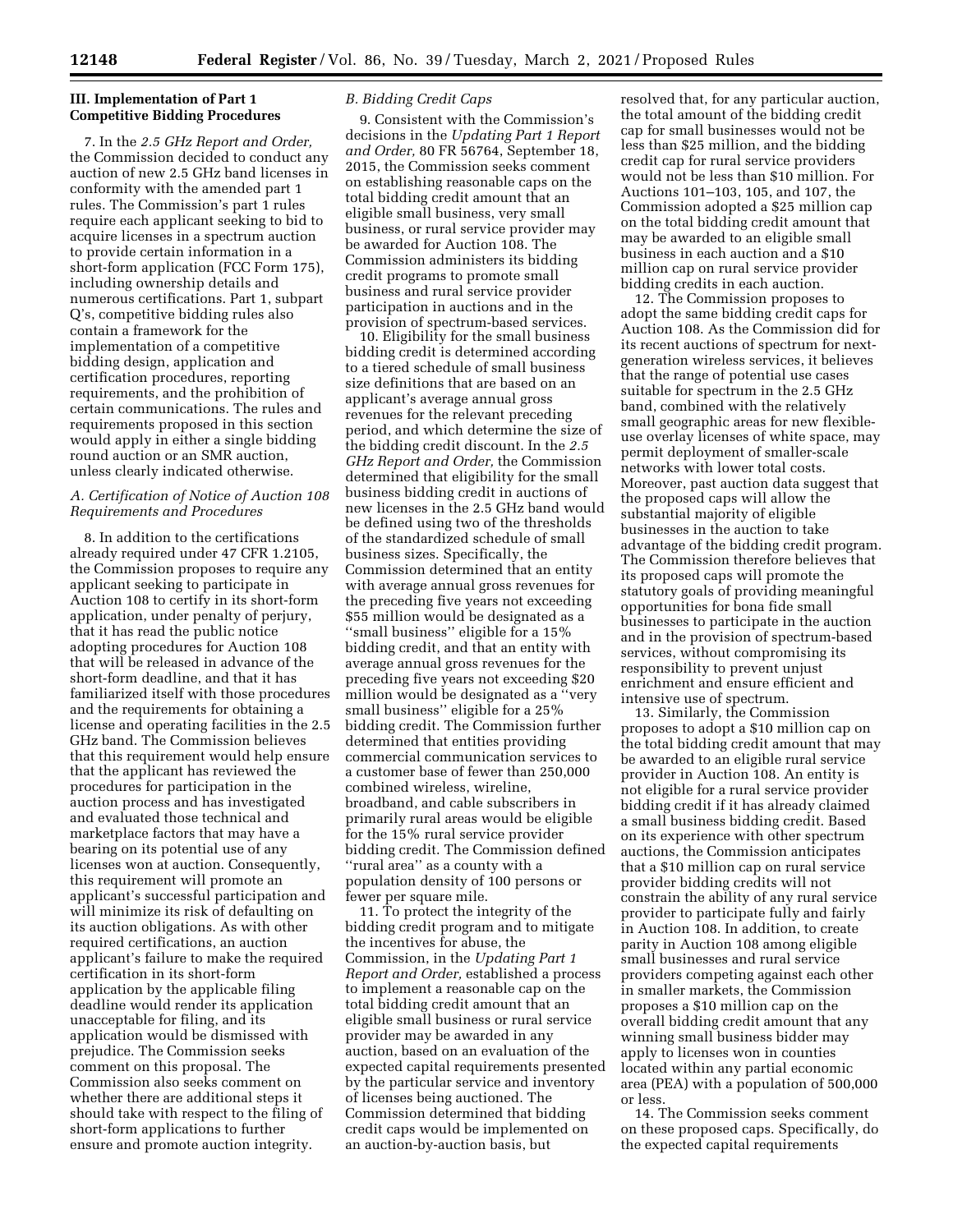associated with operating in the 2.5 GHz band, the potential number and value of new overlay licenses, past auction data, or any other considerations justify a higher cap for either type of bidding credit? Moreover, are there convincing reasons for not maintaining parity with the bidding credit caps adopted in previous auctions of spectrum suitable for 5G? Commenters are encouraged to identify unique circumstances and characteristics of this mid-band auction that should guide us in establishing bidding credit caps, and to provide specific, data-driven arguments in support of their proposals.

15. The Commission reminds applicants applying for designated entity bidding credits that they should take due account of the requirements of the Commission's rules and implementing orders regarding de jure and de facto control of such applicants. These rules include a prohibition, which applies to all applicants (whether or not they are seeking bidding credits) starting at the short-form application filing deadline, against changes in ownership of the applicant that would constitute an assignment or transfer of control. Under 47 CFR 1.2107(c), the winning bidder must be the entity that files the post-auction long-form application. Pursuant to 47 CFR 1.929(a)(2), any substantial change in ownership or control of an applicant is classified as a major amendment. Applicants should not expect to receive any opportunities to revise their ownership structure after the filing of their short- and long-form applications, including making revisions to their agreements or other arrangements with interest holders, lenders, or others in order to address potential concerns relating to compliance with the designated entity bidding credit requirements. This policy will help to ensure compliance with the Commission's rules applicable to the award of bidding credits prior to the start of bidding in this auction, which will involve competing bids from those who do and do not seek bidding credits, and thus preserves the integrity of the auction process. In furtherance of this policy, applicants will not be permitted to change their bidding credit type selection (*i.e.,* from small business to rural service provider, or vice versa) after the short-form deadline. The Commission also believes that this will meet its objectives in awarding licenses through the competitive bidding process.

## *C. Prohibition of Certain Communications*

16. Section 1.2105(c)(1) of the Commission's rules, 47 CFR 1.2105(c)(1), provides that, subject to specified exceptions, after the shortform application filing deadline, all applicants are prohibited from cooperating or collaborating with respect to, communicating with or disclosing, to each other or any nationwide provider of communications services that is not an applicant, or, if the applicant is a nationwide provider, any non-nationwide provider that is not an applicant, in any manner the substance of their own, or each other's, or any other applicants' bids or bidding strategies (including post-auction market structure), or discussing or negotiating settlement agreements, until after the down payment deadline. Section 1.2105(c)(5)(i), 47 CFR  $1.2105(c)(5)(i)$ , defines "applicant" as including all officers and directors of the entity submitting a short-form application to participate in the auction, all controlling interests of that entity, as well as all holders of partnership and other ownership interests and any stock interest amounting to 10% or more of the entity, or outstanding stock, or outstanding voting stock of the entity submitting a short-form application.

17. *Nationwide Providers Subject to the Prohibition of Certain Communications.* The operation of the rule prohibiting certain communications requires that the Commission identify each ''nationwide provider'' for purposes of  $\S 1.2105(c)(1)$  in connection with each auction. Accordingly, consistent with the procedures adopted for prior auctions of flexible-use licenses for advanced wireless services, the Commission proposes to identify AT&T, T-Mobile, and Verizon as ''nationwide providers'' for the purpose of implementing its competitive bidding rules in Auction 108, including § 1.2105(c), the rule prohibiting certain communications. This is consistent with the Commission's identification of nationwide providers in the *2020 Communications Marketplace Report.*  The Commission seeks comment on this proposal.

# *D. Information Procedures During the Auction Process*

18. As an additional safeguard to further prevent the sharing of information about applicants' bids and bidding strategies and to discourage unproductive and anti-competitive strategic behavior, the Commission proposes to limit information available in Auction 108 in order to prevent the

identification of bidders placing particular bids until after the bidding has closed. The Commission has instituted limited information procedures in most recent spectrum auctions. While the Commission generally makes available to the public information provided in each applicant's FCC Form 175 following an initial review by Commission staff, it proposes to not make public until after bidding has closed: (1) The licenses that an applicant selects for bidding in its FCC Form 175, (2) the amount of any upfront payment made by or on behalf of an applicant for Auction 108, (3) any applicant's bidding eligibility, and (4) any other bidding-related information that might reveal the identity of the bidder placing a bid.

19. As in past Commission auctions, the Commission will not make public during a bidding round any real-time information on bidding activity. Bidders would have access both during and after a round to information related to their own bidding activity and eligibility. For example, bidders would be able to view their own levels of eligibility and submitted activity through the FCC auction bidding system.

20. After the close of bidding, bidders' license selections, upfront payment amounts, bidding eligibility, bids, and other bidding-related information would be made publicly available.

21. The Commission seeks comment on the above details of its proposal for implementing limited information procedures, or anonymous bidding, in Auction 108. Commenters opposing the use of limited information procedures in Auction 108 should explain their reasoning and propose alternative information rules.

### *E. Upfront Payments and Bidding Eligibility*

22. In keeping with the Commission's usual practice in spectrum license auctions, the Commission proposes that applicants be required to submit upfront payments as a prerequisite to becoming qualified to bid. As described below, the upfront payment is a refundable deposit made by an applicant to establish its eligibility to bid on licenses. Upfront payments protect against frivolous or insincere bidding and provide the Commission with a source of funds from which to collect payments owed at the close of bidding. The Commission notes that its rules require that any auction applicant that, pursuant to 47 CFR  $1.2106(a)(2)(xii)$ , certifies that it is a former defaulter must submit an upfront payment equal to 50% more than the amount that otherwise would be required. With these considerations in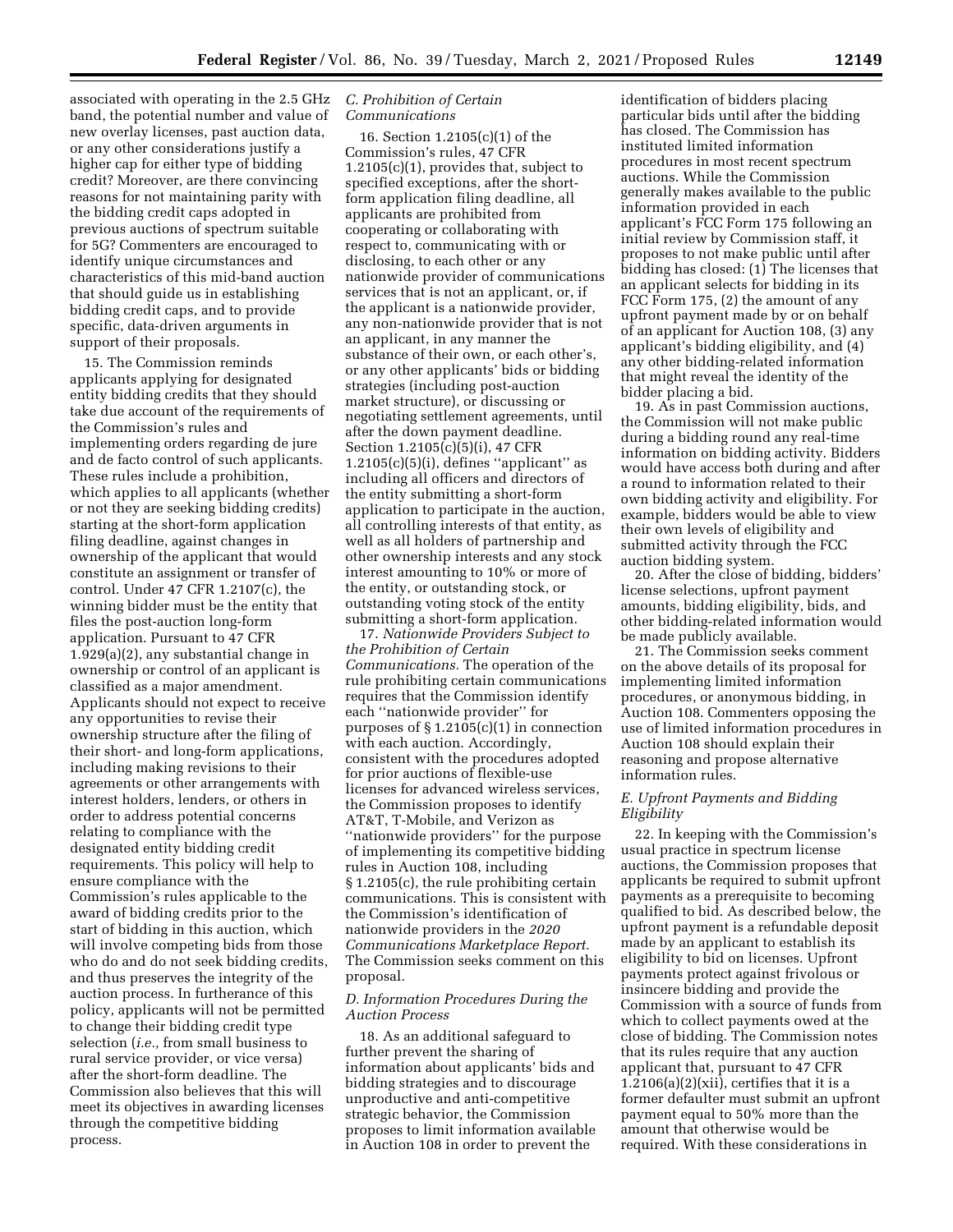mind, the Commission proposes upfront payments based on \$0.003 per MHzpop, with a minimum of \$500 per license. Given the uncertain total amount of available white space spectrum in each 2.5 GHz band license pending resolution of Rural Tribal Priority Window applications and other factors, the Commission proposes to base upfront payments on the total potential MHz-pops of each license offered in the auction, rather than on available white space in each block. For the 49.5 megahertz and 50.5 megahertz blocks, the Commission proposes to base the calculation on 50 megahertz. Additionally, when calculating upfront payment amounts, the Commission proposes to round the results of calculations as follows: Results below \$1,000 will be rounded down to the nearest \$100; results between \$1,000 and \$10,000 will be rounded down to the nearest \$1,000; results between \$10,000 and \$100,000 will be rounded down to the nearest \$10,000; and results above \$100,000 will be rounded down to the nearest \$100,000. The proposed rounding procedures would lessen the differences between upfront payment amounts for licenses in counties with similar population instead of reflecting relatively small differences in total potential MHz-pops that are not necessarily representative of the available white space.

23. The Commission seeks comment on these upfront payment amounts, which are specified in the Attachment A file on the Auction 108 website at *[www.fcc.gov/auction/108.](http://www.fcc.gov/auction/108)* If commenters believe that these upfront payment amounts are not reasonable amounts, they should explain their reasoning and suggest an alternative approach.

24. The Commission further proposes that the amount of the upfront payment submitted by a bidder would determine its bidding eligibility in bidding units, which are a measure of bidder eligibility and bidding activity. The upfront payment does not limit the dollar amounts of the bids that a bidder may submit. The Commission proposes to assign each license that is available to be assigned a specific number of bidding units, equal to one bidding unit per \$100 of the upfront payment listed in the Attachment A file. The number of bidding units for a given license is fixed and does not change during the auction.

25. *Calculating Upfront Payments in the Single-Round Format.* To the extent that a bidder wishes to bid on multiple licenses simultaneously, it would need to ensure that its upfront payment provides enough eligibility to cover the total bidding units associated with the

licenses that the bidder can win given the bids it intends to submit. Under the single-round approach, a bidder's upfront payment would not be attributed to specific licenses. A bidder may place bids on multiple licenses consistent with its selections in its FCC Form 175, provided that the maximum number of bidding units associated with the licenses that the bidder can win does not exceed its bidding eligibility. Thus, in calculating its upfront payment amount, and hence its bidding eligibility, an applicant must determine the maximum number of bidding units needed to cover licenses that it may wish to win in the auction and submit an upfront payment amount covering that total number of bidding units. The Commission seeks comment on these procedures.

26. *Calculating Upfront Payments in the SMR Format.* If the Commission adopts the SMR auction format discussed below, a bidder that wishes to bid on multiple licenses simultaneously similarly would need to ensure that its upfront payment provides enough eligibility. A bidder would be able to place bids on multiple licenses, provided that the total number of bidding units associated with those licenses does not exceed its current eligibility. Thus, in calculating its upfront payment amount and hence its initial bidding eligibility under this approach, an applicant must determine the maximum number of bidding units on which it may wish to bid (or hold provisionally winning bids) in any single round, and submit an upfront payment amount covering that total number of bidding units. The Commission seeks comment on this approach to upfront payments under an SMR auction format.

# *F. Auction Delay, Suspension, or Cancellation*

27. For Auction 108, the Commission proposes that, at any time before or during the bidding process, OEA, in conjunction with WTB, may delay, suspend, or cancel bidding in Auction 108 in the event of a natural disaster, technical obstacle, network interruption, administrative or weather necessity, evidence of an auction security breach or unlawful bidding activity, or for any other reason that affects the fair and efficient conduct of competitive bidding. In such a case, OEA would notify participants of any such delay, suspension, or cancellation by public notice and/or through the FCC auction bidding system's announcement function. If the bidding is delayed or suspended, OEA, in its sole discretion, may elect to resume the auction starting

from the beginning of the round, or it may cancel the auction in its entirety (subject to the scheduling in due course of another auction for this spectrum). The Commission emphasizes that OEA and WTB would exercise the authority to delay, suspend, or cancel bidding in Auction 108 solely at their discretion. The Commission seeks comment on this proposal.

# *G. Additional Default Payment Percentage*

28. Any winning bidder that defaults or is disqualified after the close of an auction (*i.e.,* fails to remit the required down payment by the specified deadline, fails to submit a timely longform application, fails to make full and timely final payment, or is otherwise disqualified) is liable for a default payment under 47 CFR 1.2104(g)(2). This payment consists of a deficiency payment, equal to the difference between the amount of the bidder's winning bid and the amount of the winning bid the next time a license covering the same spectrum is won in an auction, plus an additional payment equal to a percentage of the defaulter's bid or of the subsequent winning bid, whichever is less.

29. The Commission's rules provide that, in advance of each auction, it will establish a percentage between 3% and 20% of the applicable winning bid to be assessed as an additional default payment. The level of this additional payment in each auction will be based on the nature of the service and the licenses being offered.

30. For Auction 108, the Commission proposes to establish an additional default payment of 15%, which is consistent with that adopted for prior auctions of spectrum suitable for 5G and other advanced wireless services. As noted in the *Commercial Spectrum Enhancement Act (CSEA)/Part 1 Report and Order,* 71 FR 6214, February 7, 2006, defaults weaken the integrity of the auction process and may impede the deployment of service to the public, and an additional default payment of up to 20% will be more effective in deterring defaults than the 3% used in some earlier auctions. At the same time, the Commission does not believe the detrimental effects of any defaults in Auction 108 are likely to be unusually great. In light of these considerations, the Commission proposes for Auction 108 an additional default payment of 15% of the relevant bid. The Commission seeks comment on this proposal.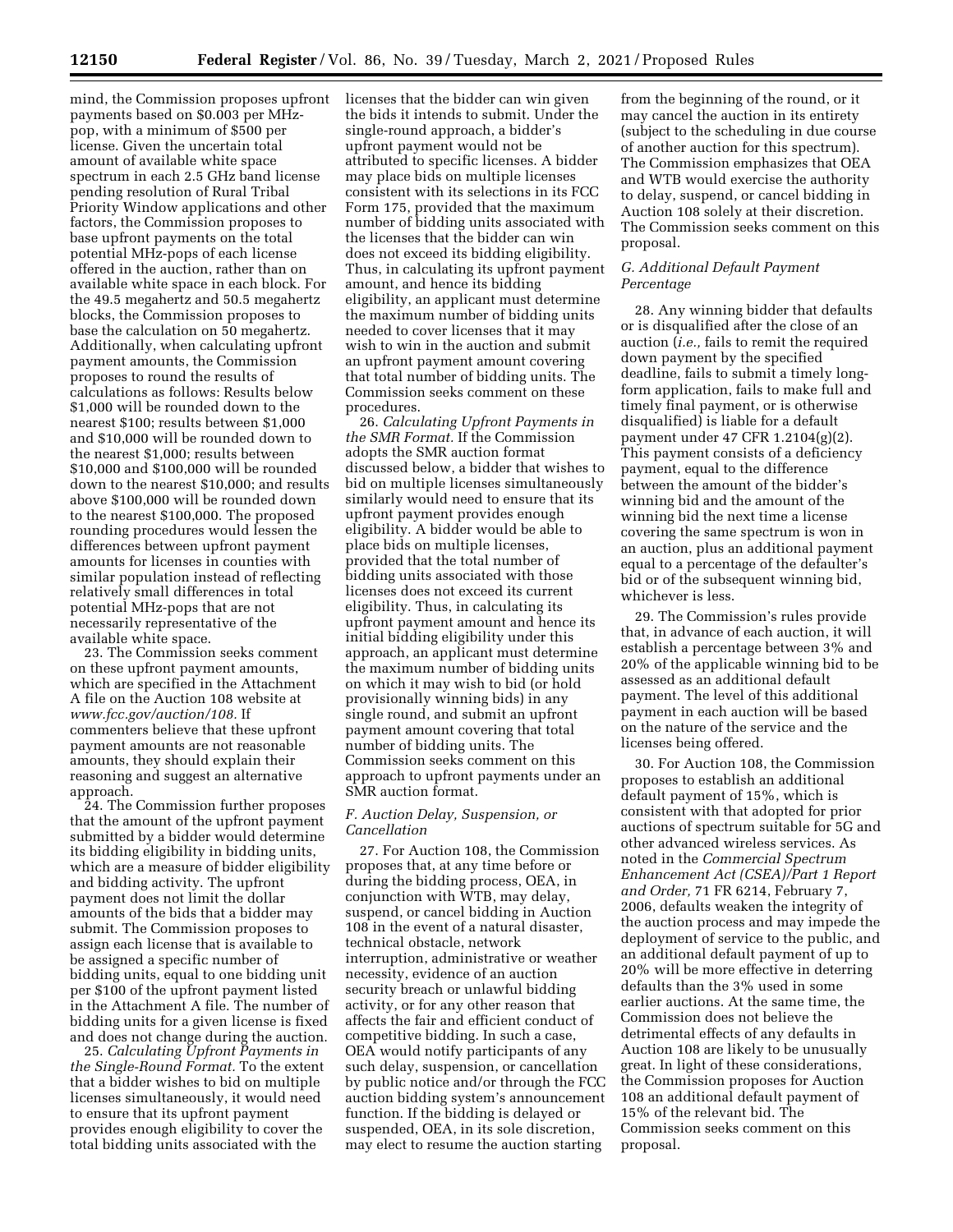#### **IV. Proposed Bidding Procedures**

31. The Commission proposes to conduct Auction 108 using either a single bidding round, after which the auction system will process the bids to determine winning bidders, or a simultaneous multiple-round ascending (SMR) auction format. Under the singleround format, winning bidders would pay the amounts of their winning bids for the licenses they are awarded (less any applicable bidding credit discount). The SMR auction format would offer every license for bid at the same time and consist of successive bidding rounds in which bidders may place bids on individual licenses. Under this format, bidding would remain open on all licenses until bidding stops on every license.

32. The procedures the Commission proposes for the single-round format on which it seeks comment differ from FCC spectrum auctions it has held in the past because the circumstances for Auction 108 differ in many respects from more typical spectrum auction scenarios. However, the Commission also outlines and seeks comment on SMR procedures that may be more familiar to potential auction participants.

33. The Commission notes the delegated authority of OEA to develop auctions jointly with WTB and expects that OEA and WTB will release a technical guide supplementing the information in the *Auction 108 Comment Public Notice* and including the mathematical details and algorithms of the single-round auction design. The corresponding technical information for an SMR auction is contained in the *Auction 108 Comment Public Notice.* 

## *A. Single Bidding Round Auction Design*

34. The Commission seeks comment on use of a single bidding round that would remain open long enough to give bidders ample time to submit, review and potentially resubmit, and confirm their bids. Bids submitted during the round would need to meet the activity rule. After the round closes, the submitted bids would be processed by the bidding system to determine the winning bids.

35. While this format departs from the multiple-round procedures that the Commission typically has used in auctioning spectrum licenses, the inventory of licenses available in Auction 108 will be very large (approximately 8,300 licenses) and, as a result, a multiple-round auction could require a number of months to complete. Although a clock auction of generic blocks with an assignment

phase to assign frequency-specific licenses can shorten the duration of a multiple-round auction relative to the Commission's SMR auction format, a clock auction format would not be appropriate here because each overlay license being offered is unique. Within a county, each block has a different amount of bandwidth—though not all frequency blocks are available in all counties—and even where a given frequency block is available in a county, white space may not be available throughout the county due to existing incumbent licensee operations. An SMR auction could last for months, which would require participating bidders to monitor the auction consistently, a resource commitment that is demanding for all bidders, but particularly for smaller entities, many of which the Commission expects will compete in Auction 108. In addition, a longer auction entails a longer prohibited communications quiet period, in which all applicants—including but not limited to all officers and directors of the entity submitting an application and all controlling interests of that entity are subject to the rule prohibiting certain discussions of bids or bidding strategies. Moreover, smaller entities that are seeking only a limited number of relatively low value licenses may consider such a resource commitment to be too onerous and may choose not to participate in this auction. In contrast, the Commission anticipates that, based on estimated processing time, a single bidding round giving bidders ample time to submit their bids and bid processing could be completed within a week.

36. In addition, a single-round auction format may help overcome some of the inherent advantages of incumbent rights holders in the band and increase overall competition in the auction. Specifically, the Commission seeks comment on using a single-round auction format in the context of the existing licensing and leasing landscape of the 2.5 GHz band where a single entity holds a large share of the spectrum rights. A multipleround auction will always give a bidder an opportunity to outbid its competitors, and given that the majority license-holder in this band is a nationwide service provider and is likely to be better funded than many other entities that are potentially interested in Auction 108, these other, smaller entities may feel as though they have little chance of winning when competing against the larger licenseholder. Moreover, given that the larger entity's interests are geographically broad while the smaller entities tend to

have more localized interests, the larger entity would be able to ''cost-average'' by paying more for some licenses than its stand-alone valuation would otherwise indicate because it would be able to leverage savings from other licenses that it wins at less than its valuation. Other bidders, recognizing these advantages, consequently are likely to be deterred from participating in an auction where they expect that they would have little opportunity to win. Absent the participation of the smaller entities, the advantages to the majority license-holding entity would be even stronger. As a result of the diminished competition in the auction, prices may likely be lower than they would have been had the smaller entities participated. Conversely, in a single-round, pay-as-bid auction, the weak bidder has a better opportunity to win, it is more likely to participate in the auction, and prices can therefore be expected to be closer to the winning bidder's valuation. The Commission asks commenters to consider whether a single-round format would encourage greater participation in this auction than would an SMR auction. Would a smaller entity be more likely to participate if other, possibly larger entities did not always have an opportunity to place a higher bid, as is the case in a multipleround ascending auction format?

37. The Commission recognizes that a single-round auction precludes the price discovery across licenses that is possible in a multiple-round auction. Price discovery is intended to help inform a bidder's decision to shift its resources across areas as relative prices change over the course of the auction, which is particularly helpful for a bidder with multiple alternative business plans but without sufficient resources to pursue all of them. The single-round auction on which the Commission seeks comment considers the potential losses in efficiency from the price discovery process and, on balance, finds that any losses are likely to be less consequential in this auction than is generally true for spectrum auctions. Based on input in the proceeding and the characteristics of the licenses offered in Auction 108 county-based, with non-uniform and occasionally significant encumbrances across areas, making them less suitable for larger-scale operations—it is the Commission's understanding that the majority of potential bidders in Auction 108 likely will be entities with specific local or regional interests, and therefore, they will not be hampered significantly by a lack of price discovery over multiple rounds for alternative areas. To determine their bid amounts, bidders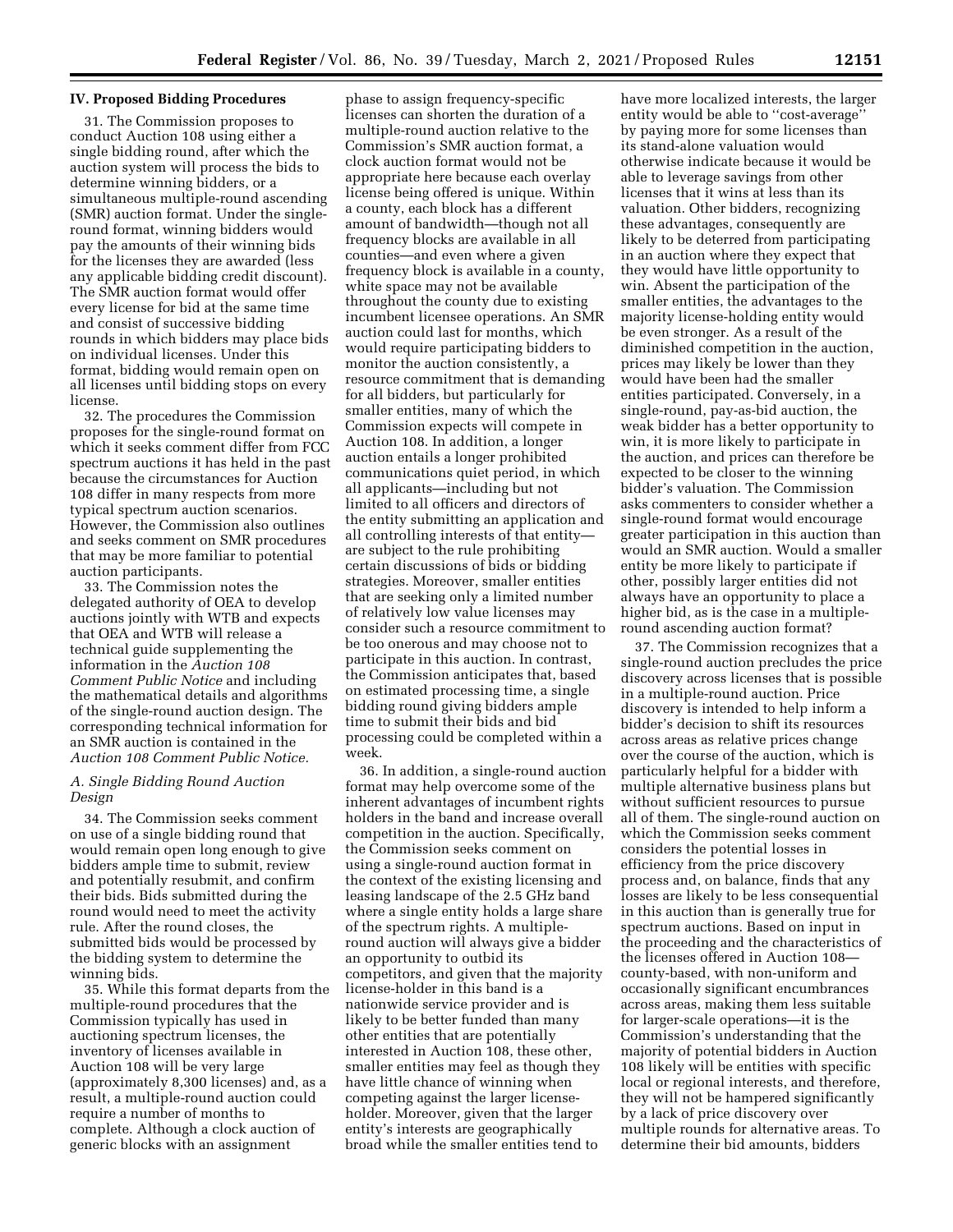can incorporate information from significant secondary market activity in the 2.5 GHz band, including through auction or auction-like processes that have been used by incumbents to find interested parties and set prices, as well as data in ULS, and spectrum values from recent mid-band spectrum auctions, such as the recentlyconcluded Commission auction of Priority Access Licenses in the 3550– 3650 MHz Band. Moreover, it has been suggested that smaller operators may have better knowledge of the local landscape and may be able to price their bids more accurately than larger entities without ties to such local rural areas.

38. The bidding procedures the Commission proposes for the singleround format include several mechanisms for ensuring that many important benefits of a multiple-round auction can be accommodated under the single-round format. Importantly, the Commission seeks comment on procedures to ensure that certain potentially critical aggregations of licenses can be bid on with an either/ or indicator so that a bidder can indicate that it wishes to be assigned only one of a group of substitutable licenses. This procedure offers a useful advantage that is not feasible in a multiple-round auction where a large number of items precludes flexible package bidding. With these mechanisms, the Commission is confident that bidders can simply and effectively represent their bidding interests in a single-round format.

39. The Commission seeks comment on any specific aspects of this singleround auction with which commenters agree or disagree. In particular, do potential bidders see the time savings of a single-round auction as valuable relative to the SMR auction that could last for several months? Do commenters believe that the single-round format would disproportionately favor one group of bidders or another? Is there any reason to conclude that its understanding of the type of entities likely to participate in Auction 108 is inaccurate or unsupported by the record in the Transforming the 2.5 GHz Band proceeding, WT Docket No. 18–120?

40. Prior to the start of Auction 108, the Commission would make available to bidders various educational materials.

### 1. Pay-As-Bid Pricing Rule

41. Under the single-round auction format, each winning bidder would pay the sum of its winning bid amounts for the licenses it is awarded, less any applicable bidding credit discount. Accordingly, a bidder with bidding

credits should bid an undiscounted (full-price) amount for the licenses it wishes to win.

42. The Commission would use a payas-bid payment rule to give bidders more certainty about the cost of their winning bids than would a ''second price'' payment rule, in which the winning bidder would pay a price corresponding to the next best bid or set of bids. In the simple case of an individual item and no package bids, the ''second price'' would be the second-highest bid. In the context of a combinatorial winner determination process such as the Commission proposes here, the bidding system would compare the revenue of the winning combination of bids with the highest revenue possible absent the winning bidder's bid, and subtract the difference from the winning bidder's bid to determine the second, or Vickrey, price. A pay-as-bid rule may also be useful in discouraging undesirable strategic behavior. In a second-price auction where the highest bidder would win but pay only the amount of the second-highest bid, a dominant entity may overbid on a large group of licenses if it anticipates that competing bids for most of those licenses would be considerably lower, so that expected gains would outweigh any losses. In contrast, with a pay-as-bid rule, each bidder would have to pay the amount of its high bid for each license it wins, discouraging such aggressive strategies by entities with interests in a large number of areas. Moreover, given the very large inventory of licenses offered in Auction 108, the computation of ''second prices'' (or Vickrey prices) would be exceedingly complex and potentially intractable within a reasonable amount of processing time. The determination of a single Vickrey price involves solving an additional combinatorial optimization problem, which could take a significant amount of time to solve. The Commission has computed Vickrey prices during the assignment phase of several recent spectrum clock auctions where, in each assignment phase market, the number of licenses being assigned was less by orders of magnitude and only a relatively small number of bidders were being assigned licenses.

43. Might a resource-constrained smaller bidder be more inclined to compete at auction because it has more certainty over the amount it might pay? Or might a small entity be more likely to participate because a dominant entity will have less incentive to strategically overbid than in a second-price auction? The Commission seeks comment on the use of a pay-as-bid payment rule.

## 2. Bidding Activity and Eligibility

44. Consistent with its proposal to determine bidding eligibility in bidding units based on the amount of a bidder's upfront payment, the Commission proposes to determine bidding activity in terms of bidding units, as well. Each license will be assigned a certain number of bidding units. For a single round of bidding, the Commission would limit a bidder's total bidding activity such that the maximum number of bidding units associated with the licenses that the bidder can win does not exceed its total eligibility in bidding units.

45. To implement this procedure, when a bidder uploads a set of bids via the internet to the FCC auction bidding system, the system would calculate the maximum bid amount and the maximum number of bidding units associated with the bids. If the bids do not exceed the bidder's eligibility and otherwise are valid bids, the bidding system would accept the bid submission. If the submitted bids exceed the bidder's eligibility, the bids would be rejected and new bids could be submitted before the close of the round. In addition, during the bidding round, the bidding system would inform the bidder of a running total of its activity in terms of bidding units and the total value of all of its submitted bids. The Commission asks for comment on these procedures.

#### 3. Minimum Bids and Reserve Prices

46. As part of the pre-bidding process for each auction, section 309(j) of the Communications Act of 1934, as amended, mandates that the Commission prescribes methods for establishing reasonable minimum bid amounts for licenses subject to auction unless such bid amounts are not in the public interest. Accordingly, the Commission proposes to establish minimum bid amounts for Auction 108.

47. Given the potential lack of accurate information on available white space in the 2.5 GHz band, the Commission proposes to establish the minimum bid amounts in Auction 108 using the total potential MHz-pops of each license offered in the auction, rather than on available white space in each block. The Commission proposes to base these calculations on \$0.006 per MHz-pop, with a minimum of \$500 per license. For the 49.5-megahertz and 50.5-megahertz blocks, the Commission proposes to base the calculation on 50 megahertz. Additionally, when calculating minimum bid amounts, the Commission proposes to round the results of calculations as follows: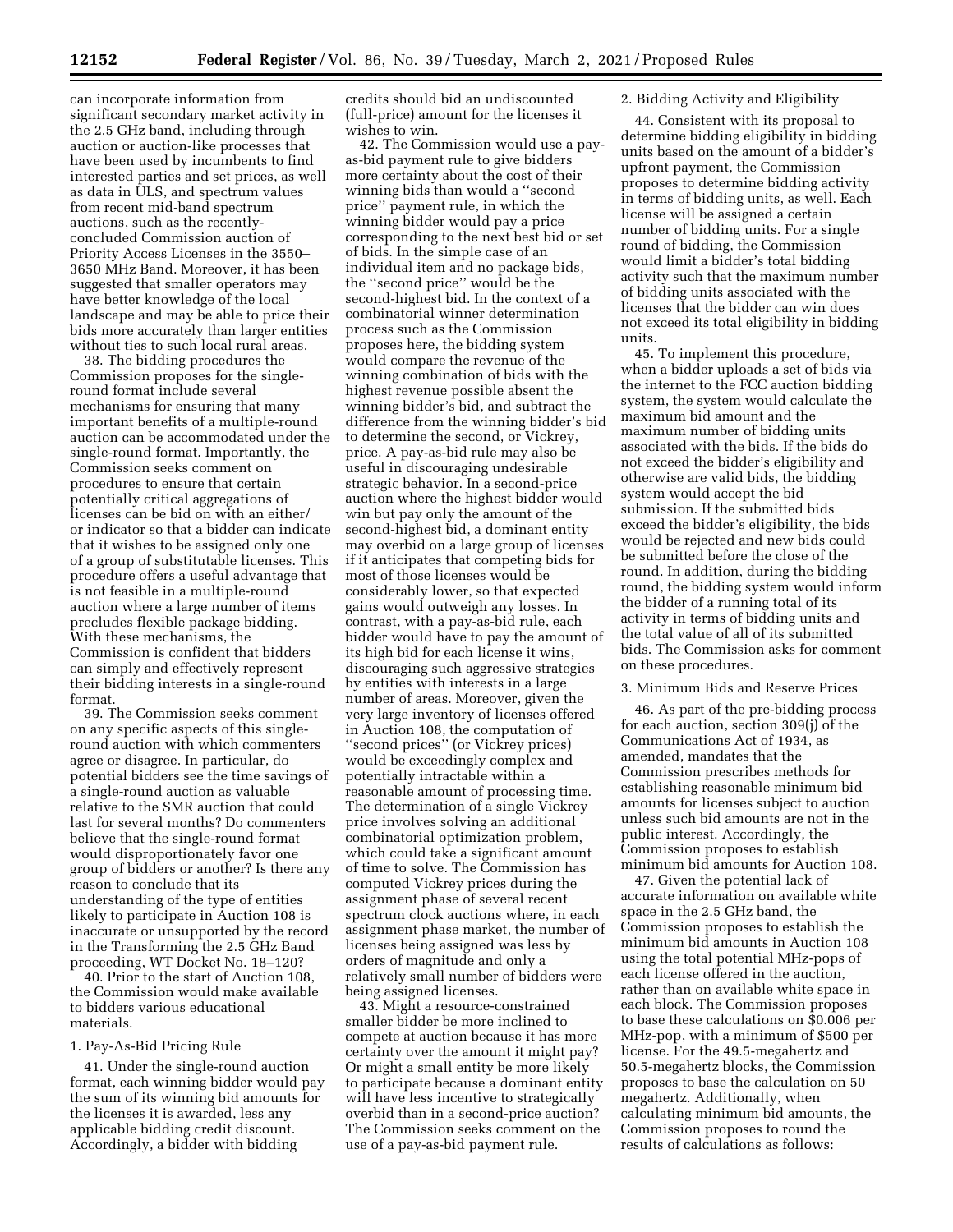Results below \$1,000 will be rounded down to the nearest \$100; results between \$1,000 and \$10,000 will be rounded down to the nearest \$1,000; results between \$10,000 and \$100,000 will be rounded down to the nearest \$10,000; and results above \$100,000 will be rounded down to the nearest \$100,000. The proposed rounding procedures would lessen the differences between minimum bid amounts for licenses in counties with similar population instead of reflecting relatively small differences in total potential MHz-pops that are not necessarily representative of the available white space. The Commission seeks comment on these minimum bid amounts, which are specified in the Attachment A file on the Auction 108 website at *[www.fcc.gov/auction/108.](http://www.fcc.gov/auction/108)* If commenters believe that these minimum bid amounts would result in unsold licenses or are not reasonable amounts, they should explain their reasoning and propose an alternative approach. Commenters should support their claims with valuation analyses and suggested amounts or formulas for minimum bids. The Commission does not propose a separate aggregate reserve price, below which the auction would not conclude, and it seeks comment on that proposal. The Commission is not aware at this time of circumstances that require establishment of an aggregate reserve price in the public interest for this auction of overlay licenses in the 2.5 GHz band and propose only the minimum bids that it discusses here.

## 4. Package Bidding

48. For the single-round format, the Commission proposes a flexible form of package bidding, which would allow bidders to submit bids for packages of multiple licenses within the same county or for multiple geographic area licenses, *i.e.,* licenses covering multiple metropolitan counties within a specified geographic region.

49. *Packages of Multiple Blocks within a County.* For the single-round format, the Commission proposes to allow a bidder to submit package bids for two or three licenses in a single county, in order to give the bidder more control in this single-round auction over the number and combination of licenses that it may win. By contrast, in a multiple-round auction, a bidder has greater ability to shape the combination of licenses that it is assigned. The Commission proposes these limited package bidding procedures for the single-round format to address a bidder's need to win at least two or three blocks in a county if it wins any blocks. This would enable a bidder to

ensure that if it won any licenses in a county, it would win sufficient licenses to facilitate high-bandwidth services and applications. A package bid would consist of a group of licenses and a single price that would apply to the entire group. The bidding system would determine the winning combination of licenses taking into account that all or none of the licenses in a package bid are to be assigned to the bidder.

50. For example, if a bidder is interested in winning any two license blocks in a county, but not a single license or all three licenses, it could submit three package bids for each of the two-license block combinations in the county. The bidder would be ensured of winning two licenses if it wins any of them.

51. *Packages of Multiple Metropolitan Counties.* The Commission proposes procedures to permit certain package bids that include licenses in multiple metropolitan counties, as long as the counties in a bid are within a given geographic region or area. The Commission proposes to define ''metropolitan'' for this purpose as those counties that are not subject to the small-market bidding credit cap. Counties located within any PEA with a population of 500,000 or less are subject to the small-market bidding credit cap. Thus, metropolitan counties are those located within any PEA with a population greater than 500,000.

52. For the single round format, the Commission proposes to limit an individual package bid further to include licenses only in metropolitan counties that lie within the same Major Economic Area (MEA). This limitation would enable packaging across the interdependent counties in a metropolitan market, would prevent the submission of overly broad packages, and recognizes the need to maintain bidding and computational manageability. There are 51 MEAs nationwide; MEAs are intermediate in size between Economic Areas (EAs) and Regional Economic Area Groupings (REAGs). In addition, the Commission will license Guam and the Northern Mariana Islands, Puerto Rico and the U.S. Virgin Islands, and American Samoa, which have been assigned Commission-created MEA numbers 49– 51, respectively. Therefore, a single package bid could include licenses in two or more metropolitan counties in a given MEA; the non-metropolitan counties in the MEA could be bid for only as single counties (but potentially as packages of two or three licenses in a single county). Finally, for computational reasons, the Commission proposes that the total number of

package and/or individual bids that a bidder may submit involving metropolitan counties in an MEA is limited to 250. If the number of individual licenses available in the metropolitan counties in a single MEA exceeds 250, an exception to the limit would permit a bidder to submit a bid for each individual license. The Commission does not propose a limit on individual county-level bids, package or otherwise, that do not involve metropolitan counties.

53. A package bid would consist of a set of licenses in a set of counties and a single price applicable to the entire set of licenses in those counties. Within the proposed limits the Commission sets forth here, a bidder could include any combination of counties in a package *i.e.,* packages would not be pre-defined.

54. In proposing these procedures for package bidding for the single-round format, the Commission aims to balance the needs of smaller entities with very localized interests with the requirements of entities that wish to create larger networks. Permitting packages of the licenses within a county provides a simple mechanism for a bidder to guard against winning an undesirable combination or number of licenses in a single county, which is likely to be useful to all bidders. Allowing multiple-county packages of licenses only for metropolitan areas addresses the needs of entities with larger networks to ensure that they do not win an undesired patchwork of more heavily populated areas. In such areas, counties of smaller and greater competitiveness may make winning such patchworks potentially more likely. At the same time, limiting the scope of multiple-county packages to metropolitan counties within a single MEA reduces the potential for a bidder to leverage a highly-valued aggregation in one area in order to win licenses in other areas where bidders for individual counties may be the more efficient users of those licenses. Moreover, limits on package bids help reduce complexity for the bidder and enhance computational feasibility.

55. The Commission seeks comment on these procedures to allow bidding for packages of multiple licenses within a single county and for packages of bids for multiple metropolitan counties within an MEA. The Commission asks commenters to consider how changes they suggest to these procedures might impact the different needs of the wide variety of potential bidders that may be interested in Auction 108. In particular, the Commission seeks comment on the use of MEAs as the relevant ''region'' for limiting the metropolitan counties that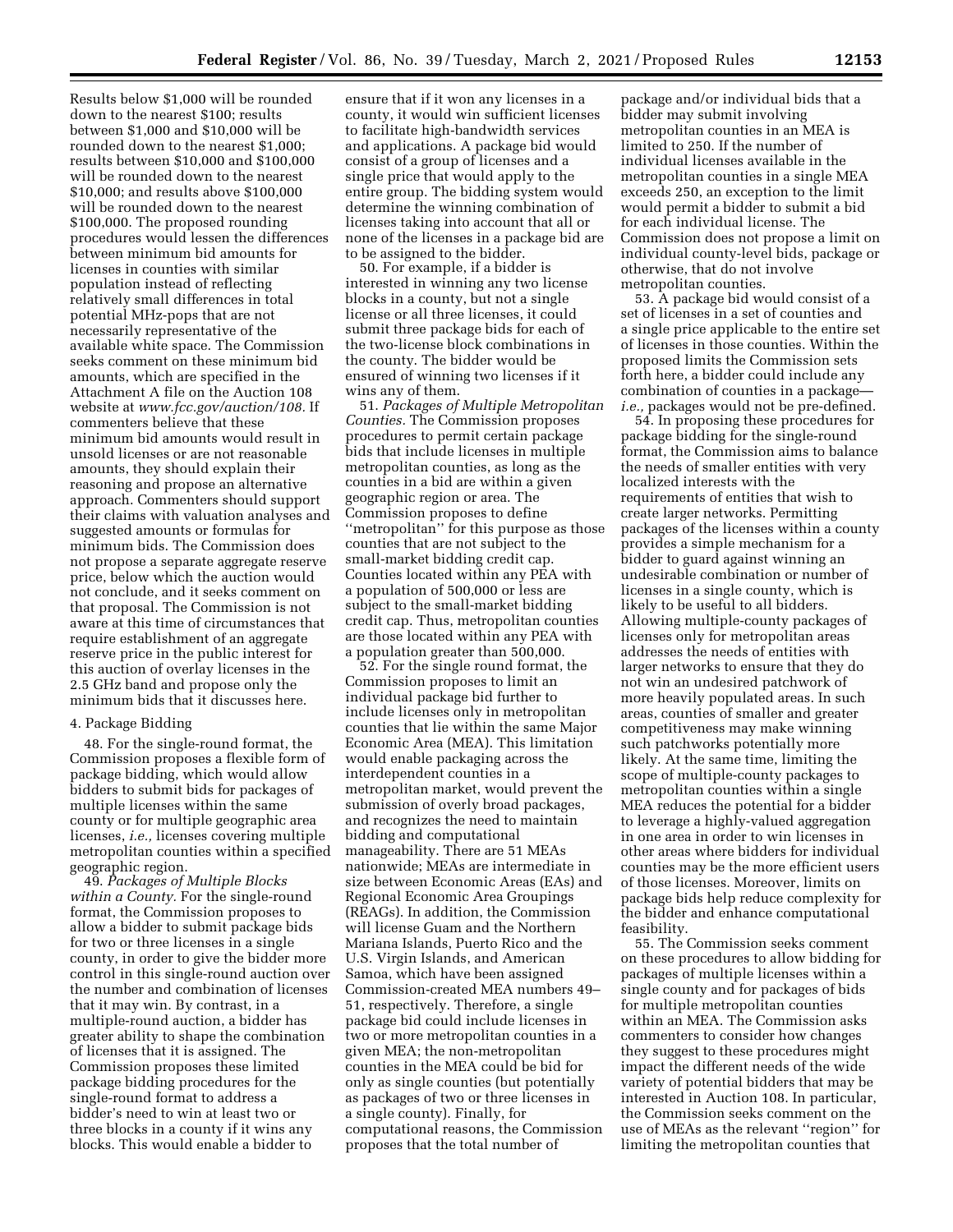can be included in a single package bid. Would a smaller aggregation, such as EAs, be more appropriate? Alternatively, would larger areas, such as REAGs be preferable? The Commission also asks commenters to address the proposed definition of ''metropolitan.'' Would an alternative definition of more heavily populated counties be simple to implement and consistent with other definitions used in this and other recent Commission spectrum auctions?

# 5. Either/Or Indicator

56. Because a single-round auction does not give a bidder an opportunity to move its bids from one area to another as prices change, or from one block to another within an area, as does a multiple-round auction, the Commission proposes to allow a bidder to indicate that two or more of its bids are to be treated as mutually exclusive by the bidding system when assigning winning bids. In other words, a bidder can indicate that it wants to win only one of the bids in a group of bids it specifies. For example, if a bidder is interested in winning one of the three licenses available in a county, it could submit separate bids for each of the three licenses and indicate that it wishes to win only one of them. A bidder's upfront payment amount and its activity and eligibility calculations would be based on the largest set of bids that the bidder can win taking into account that some bids may be mutually exclusive.

57. The Commission proposes that a bidder may indicate that it wants the bidding system to consider the bids in a specified group as mutually exclusive as long as either all the bids in the group involve the same non-metropolitan county or all the bids in the group involve only metropolitan counties in the same MEA. The Commission further seeks comment on allowing each bid to be included in at most one mutually exclusive group of bids. The Commission proposes these limits on either/or bids to ensure that the combinatorial optimization winner determination problem is feasible, given the extremely large number of potential combinations of bids that must be considered. A group of mutually exclusive bids can include individual and/or package bids.

58. The Commission asks commenters to consider whether these procedures to allow a bidder to use an either/or indicator to instruct the bidding system to assign only one of a specified group of bids would be helpful in managing the bidder's potential winnings if this single-round auction format is adopted.

#### 6. Bid Processing and Winning Bids

59. To determine winning bids in the single-round format, the Commission proposes that after the single bidding round, the bidding system would use optimization software to determine the value-maximizing combination of (package and individual) bids, taking into account each bidder's mutually exclusive either/or bids. A bid of a bidder with a bidding credit would be considered in the optimization at its undiscounted bid price. In contrast, for payment purposes, the bidding credit discount for a bidder with a bidding credit will be subtracted from the bidder's total winning bids, applying any bidding credit caps, to determine its net winning bids.

60. The Commission also seeks comment on assigning each individual or package bid a pseudo-random number upon submission, such that, if there are ties among the valuemaximizing combinations of bids, the bidding system would determine the winning bids by finding the set that maximizes the sum of pseudo-random numbers.

61. Because there is a very small but positive probability that the optimization software would be unable to provide an exact solution to the problem of determining the valuemaximizing combination of bids within a reasonable amount of time, the Commission seeks comment on use of an ''escape clause.'' Under the proposed escape clause, if the optimization software does not yield an exact solution within 48 hours, then the winning set of bids would be determined by the best solution identified to that point. Winning bidders would pay the amounts of their winning bids, consistent with the payas-bid pricing rule.

62. The Commission seeks comment on these proposed bid processing procedures for this novel single-round auction with package bidding, including the tie-breaking mechanism, the escape clause generally, and the proposed 48 hour computational period.

# *B. Simultaneous Multiple-Round Auction Design*

63. The Commission also seeks comment on using its SMR auction format for this auction. This type of auction offers every license for bid at the same time and consists of successive bidding rounds in which bidders may place bids on individual licenses. The SMR procedures on which the Commission seeks comment below are consistent with those adopted in prior Commission SMR auctions. Typically,

bidding remains open on all licenses until bidding stops on every license. This format would not provide for package bidding because of the significant complexity that this would present, for both bidders and the bidding system, given that the 2.5 GHz band plan has a potential inventory of approximately 8,300 licenses.

64. The Commission has predominantly used an SMR format for spectrum auctions, and therefore this format is familiar to potential bidders that have participated in past Commission spectrum auctions. An SMR format allows price discovery, so that a bidder may observe how prices differ across areas or frequency blocks, and to modify its bidding strategies accordingly. In addition, multiple rounds of bidding may give a bidder more confidence in its bid amounts in cases where there is a significant ''common'' value element to the licenses being auctioned beyond the particular value to the bidder in its business plan.

65. The Commission seeks comment on whether using an auction design that is familiar to bidders is important in helping potential participants feel more comfortable with participating in Auction 108. The Commission also asks whether allowing price discovery through a multiple round auction format is particularly important in this auction, and whether such benefits would warrant the additional time required to conduct an SMR auction relative to a single-round. Would such benefits outweigh the potential advantages of a single-round format to smaller entities discussed above?

#### 1. Bidding Rounds

66. Under the SMR format, Auction 108 would consist of sequential bidding rounds, each of which would be followed by the release of round results. The initial bidding schedule would be announced in a public notice to be released at least one week before the start of bidding. Details on viewing round results, including the location and format of downloadable results files for each round would be included in the same public notice.

67. Under this auction format, the Commission would conduct Auction 108 over the internet using the FCC auction bidding system. Bidders would have the option of placing bids online or by telephone through a dedicated auction bidder line.

68. OEA would retain the discretion to change the bidding schedule in order to foster an auction pace that reasonably balances speed with the bidders' need to study round results and adjust their bidding strategies. This would allow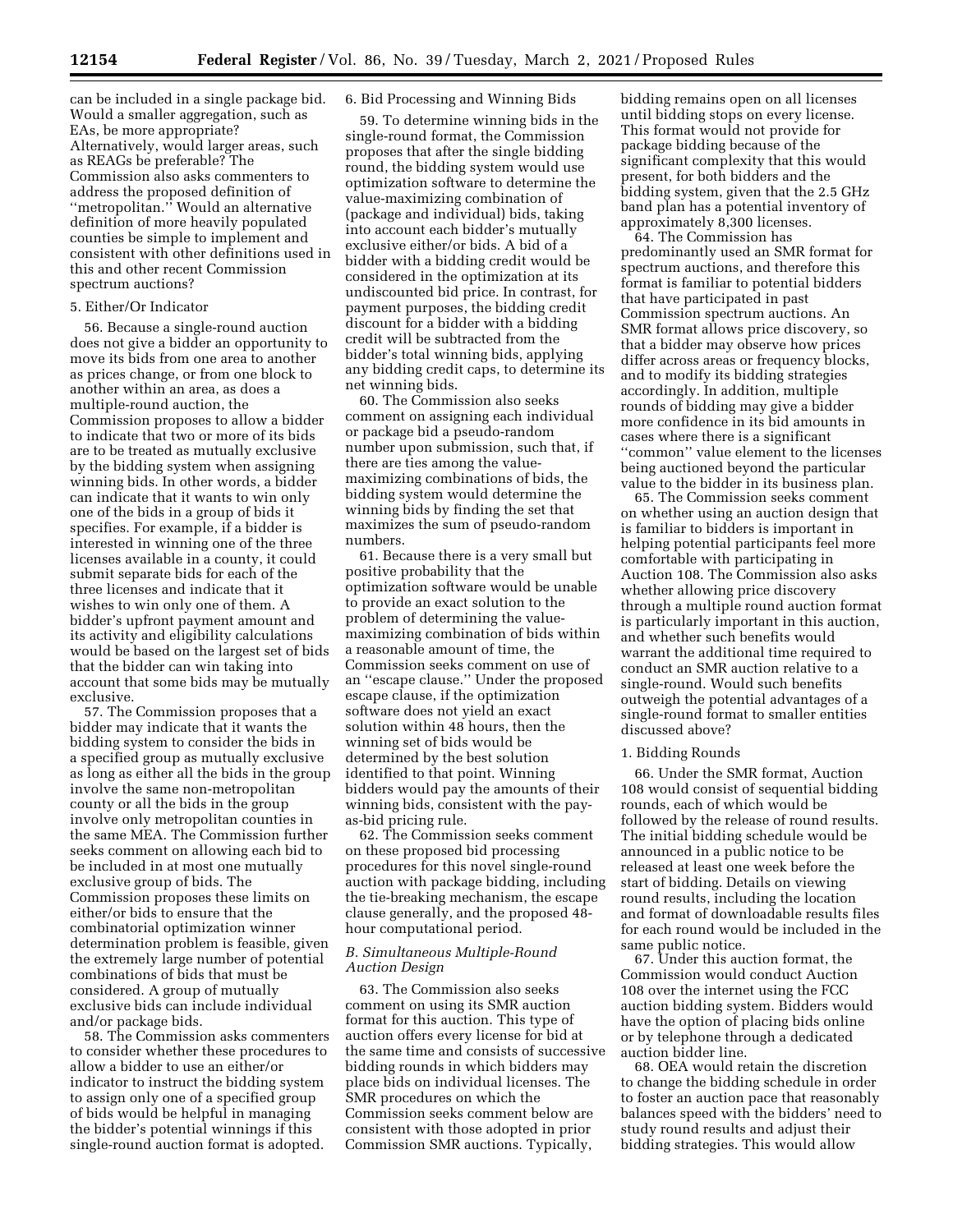OEA to change the amount of time for bidding rounds, the amount of time between rounds, or the number of rounds per day, depending upon bidding activity and other factors. The large number of licenses available in the 2.5 GHz band implies that the SMR format could involve a large number of bidding rounds, potentially lasting several months. The Commission seeks comment on this approach. Commenters on this issue should address the role of the bidding schedule in managing the pace of the auction, specifically discussing the tradeoffs in managing auction pace by bidding schedule changes, by changing the activity requirements or bid amount parameters, or by using other means.

#### 2. Stopping Rule

69. The Commission has discretion to establish stopping rules before or during multiple-round auctions in order to complete the auction within a reasonable time. Under this SMR auction format, the Commission would employ a simultaneous stopping rule approach, which means all licenses remain available for bidding until bidding stops on every license. Specifically, bidding would close on all licenses after the first round in which no bidder submits any new bids, applies a proactive waiver, or withdraws any provisionally winning bids (if bid withdrawals are permitted). Provisionally winning bids are bids that would become final winning bids if the auction were to close in that given round. Under this simultaneous stopping rule, bidding would remain open on all licenses until bidding stops on every license. Consequently, under this approach, it is not possible to determine in advance precisely how long the bidding in Auction 108 would last.

70. Further, OEA would retain the discretion to exercise any of the following stopping options during Auction 108:

Option 1. The auction would close for all licenses after the first round in which no bidder applies a waiver, no bidder withdraws a provisionally winning bid (if withdrawals are permitted in Auction 108), or no bidder places any new bid on a license for which it is not the provisionally winning bidder. Thus, absent any other bidding activity, a bidder placing a new bid on a license for which it is the provisionally winning bidder would not keep the auction open under this modified stopping rule.

Option 2. The auction would close for all licenses after the first round in which no bidder applies a waiver, no

bidder withdraws a provisionally winning bid (if withdrawals are permitted in Auction 108), or no bidder places any new bid on a license that already has a provisionally winning bid. Thus, absent any other bidding activity, a bidder placing a new bid on an FCCheld license (a license that does not have a provisionally winning bid) would not keep the auction open under this modified stopping rule.

Option 3. The auction would close using a modified version of the simultaneous stopping rule that combines Option 1 and Option 2 above.

Option 4. The auction would close after a specified number of additional rounds (special stopping rule) to be announced by OEA. If OEA invokes this special stopping rule, it would accept bids in the specified final round(s), after which the auction would close.

Option 5. The auction would remain open even if no bidder places any new bid, applies a waiver, or withdraws any provisionally winning bids (if withdrawals are permitted in Auction 108). In this event, the effect would be the same as if a bidder had applied a waiver. The activity rule would apply as usual, and a bidder with insufficient activity would lose bidding eligibility or use a waiver.

71. Under the SMR format, OEA would exercise these options only in certain circumstances, for example, where the auction is proceeding unusually slowly or quickly, there is minimal overall bidding activity, or it appears likely that the auction will not close within a reasonable period of time or will close prematurely. Before exercising these options, OEA would likely attempt to change the pace of Auction 108. For example, OEA could adjust the pace of bidding by changing the number of bidding rounds per day and/or the minimum acceptable bids. Under this approach, OEA would retain continuing discretion to exercise any of these options with or without prior announcement by OEA during the auction. The Commission seeks comment on these procedures.

#### 3. Activity Rule

72. In order to avoid unduly prolonging the length of the auction, an activity rule requires bidders to bid actively throughout the auction, rather than wait until late in the auction before participating. The bidding system calculates a bidder's activity in a round as the sum of the bidding units associated with any licenses upon which it places bids during the current round and the bidding units associated with any licenses for which it holds provisionally winning bids. Bidders are

required to be active on a specific percentage of their current bidding eligibility during each round of the auction. Failure to maintain the requisite activity level will result in the use of an activity rule waiver, if any remain, or a reduction in the bidder's eligibility, possibly curtailing or eliminating the bidder's ability to place additional bids in the auction.

73. Under an SMR auction format, the Commission would consider dividing the auction into at least two stages, each characterized by a different activity requirement. For example, in a first stage, bidders could be required to be active on 80% of their bidding units, while in a later stage, they could be required to be active on 95% of their bidding units. The Commission would also consider conducting the auction in a single stage, potentially with a 100% activity requirement. If the Commission does not conduct a single stage, the auction would start in Stage One. OEA would then have the discretion to advance the auction to another stage by announcement during the auction. In exercising this discretion, the Commission anticipates that OEA would consider a variety of measures of auction activity, including but not limited to, the length of the auction, the percentage of bidding units associated with licenses on which there are new bids, the number of new bids, and the increase in revenue. For example, when monitoring activity for determining when to change stages, OEA could consider the percentage of bidding units of the licenses receiving new provisionally winning bids, excluding any FCC-held licenses. In past auctions, OEA has generally—but not always changed stages when this measure was approximately 20% or below for three consecutive rounds of bidding. The Commission seeks comment on these procedures for activity requirements.

# 4. Activity Rule Waivers and Reducing Eligibility

74. For the SMR auction format, when a bidder's activity in the current round is below the required minimum level, it could preserve its current level of eligibility through an activity rule waiver, if available. An activity rule waiver applies to an entire round of bidding, not to a particular license. Activity rule waivers can be either proactive or automatic. Activity rule waivers are primarily a mechanism for a bidder to avoid the loss of bidding eligibility in the event that exigent circumstances prevent it from bidding in a particular round.

75. Under an SMR auction format, each bidder in Auction 108 would be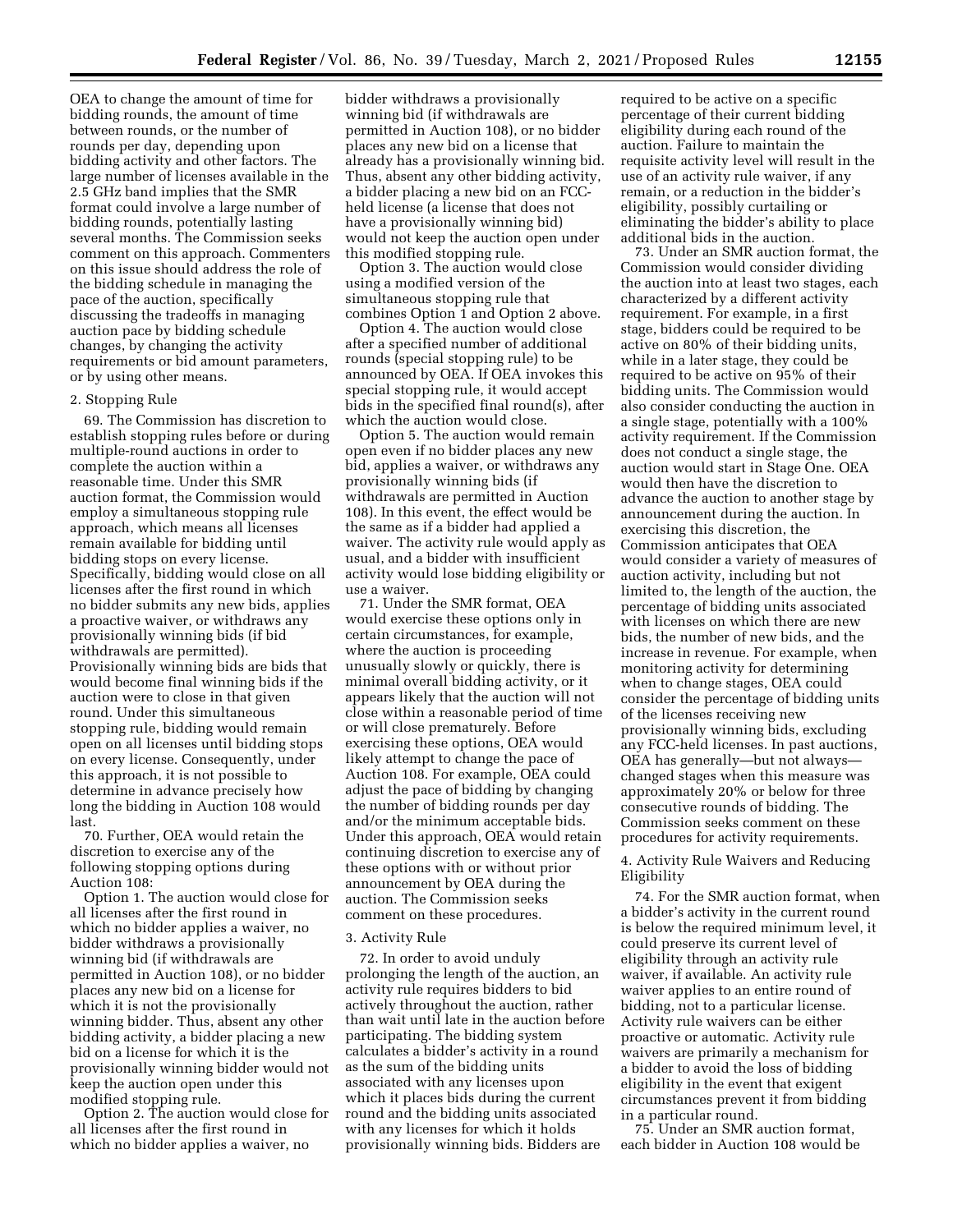provided with three activity rule waivers that could be used as set forth at the bidder's discretion during the course of the auction. The FCC auction bidding system would assume that a bidder that does not meet the activity requirement would prefer to use an activity rule waiver (if available) rather than lose bidding eligibility. Therefore, the system would automatically apply a waiver at the end of any bidding round in which a bidder's activity level is below the minimum required unless: (1) The bidder has no activity rule waivers remaining; or (2) the bidder overrides the automatic application of a waiver by reducing eligibility, thereby meeting the activity requirement. If a bidder has no waivers remaining and does not satisfy the required activity level, the bidder's current eligibility would be permanently reduced, possibly curtailing or eliminating the ability to place additional bids in the auction.

76. A bidder with insufficient activity might wish to reduce its bidding eligibility rather than use an activity rule waiver. If so, then the bidder affirmatively would have to override the automatic waiver mechanism during the bidding round by using the reduce eligibility function in the FCC auction bidding system. In this case, the bidder's eligibility would be permanently reduced to bring it into compliance with the activity rule described above. Reducing eligibility is an irreversible action; once eligibility has been reduced, a bidder could not regain its lost bidding eligibility.

77. Under the simultaneous stopping rule for this auction format, a bidder would be permitted to apply an activity rule waiver proactively as a means to keep the auction open without placing a bid. If a bidder proactively were to apply an activity rule waiver (using the proactive waiver function in the FCC auction bidding system) during a bidding round in which no bids are placed or withdrawn (if bid withdrawals are permitted in Auction 108), the auction would remain open and the bidder's eligibility would be preserved. An automatic waiver applied by the FCC auction bidding system in a round in which there is no new bid, no bid withdrawal (if bid withdrawals are permitted in Auction 108), or no proactive waiver would not keep the auction open. The Commission seeks comment on this approach.

5. Reserve Price or Minimum Opening Bids

78. If the Commission adopts an SMR auction format, then it would also establish minimum opening bid

amounts. The bidding system would not accept bids lower than these amounts.

79. The Commission would calculate minimum opening bid amounts on a license-by-license basis using the same calculations outlined for the single bidding round auction design based on \$0.006 per MHz-pop. The Commission seeks comment on these minimum opening bid amounts, which are specified in Attachment A to the *Auction 108 Comment Public Notice.* If commenters believe that these minimum opening bid amounts would result in unsold licenses or are not reasonable amounts under an SMR format, they should explain why this is so. Commenters should support their claims with valuation analyses and suggested amounts or formulas for minimum opening bids for this auction design.

80. In establishing minimum opening bid amounts under the SMR format, the Commission particularly seeks comment on factors that reasonably could have an impact on bidders' valuation of the spectrum, including the type of service offered, market size, population covered by the proposed facility, and any other relevant factors.

81. Commenters may also wish to address the general role of minimum opening bids in managing the pace of the auction. For example, commenters could compare using minimum opening bids—*e.g.,* by setting higher minimum opening bids to reduce the number of rounds it takes licenses to reach their final prices—to other means of controlling auction pace, such as changes to bidding schedules or activity requirements.

82. The Commission would not establish any aggregate reserve price for licenses offered through an SMR auction format. The Commission is not aware at this time of circumstances that require establishment of an aggregate reserve price in the public interest for this auction of overlay licenses in the 2.5 GHz band and seek comment only on the per license minimum opening bids that it discusses here. The Commission seeks comment on this issue. If commenters believe the Commission should establish an aggregate reserve price, they should explain why and support their claims with valuation analyses and suggested amounts or formulas for reserve prices.

#### 6. Bid Amounts

83. Under an SMR auction format, an eligible bidder with sufficient eligibility, in each round, would be able to place a bid on a given license in any of up to nine different amounts—the minimum acceptable bid amounts and additional

bid amounts discussed below. Under this approach, the FCC auction bidding system would list the acceptable bid amounts for each license.

84. *Minimum Acceptable Bid Amounts.* The first of the acceptable bid amounts is called the minimum acceptable bid amount. The minimum acceptable bid amount for a license would be equal to its minimum opening bid amount until there is a provisionally winning bid on the license. Once there is a provisionally winning bid for a license, the minimum acceptable bid amount for that license would be equal to the amount of the provisionally winning bid plus a percentage of that bid amount calculated using the activity-based formula described below. In general, the percentage would be higher for a license receiving many bids than for a license receiving few bids. In the case of a license for which the provisionally winning bid has been withdrawn (if withdrawals are allowed in Auction 108), the minimum acceptable bid amount would equal the second highest bid received for the license.

85. The percentage of the provisionally winning bid used to establish the minimum acceptable bid amount (the additional percentage) would be calculated based on an activity index at the end of each round. The activity index is a weighted average of (a) the number of distinct bidders placing a bid on the license in that round, and (b) the activity index from the prior round. Specifically, the activity index is equal to a weighting factor times the number of bidders placing a bid covering the license in the most recent bidding round plus one minus the weighting factor times the activity index from the prior round. For Round 1 calculations, because there is no prior round (*i.e.,* no round 0), the activity index from the prior round would be set at 0. The additional percentage is determined as one plus the activity index times a minimum percentage amount, with the result not to exceed a given maximum. The additional percentage is then multiplied by the provisionally winning bid amount to obtain the minimum acceptable bid for the next round. The result will be rounded using the Commission's standard rounding procedures for auctions: Results above \$10,000 are rounded to the nearest \$1,000; results below \$10,000 but above \$1,000 are rounded to the nearest \$100; and results below \$1,000 are rounded to the nearest \$10. Under the SMR auction format, the weighting factor would be set initially at 0.5, the minimum percentage at 0.1 (10%), and the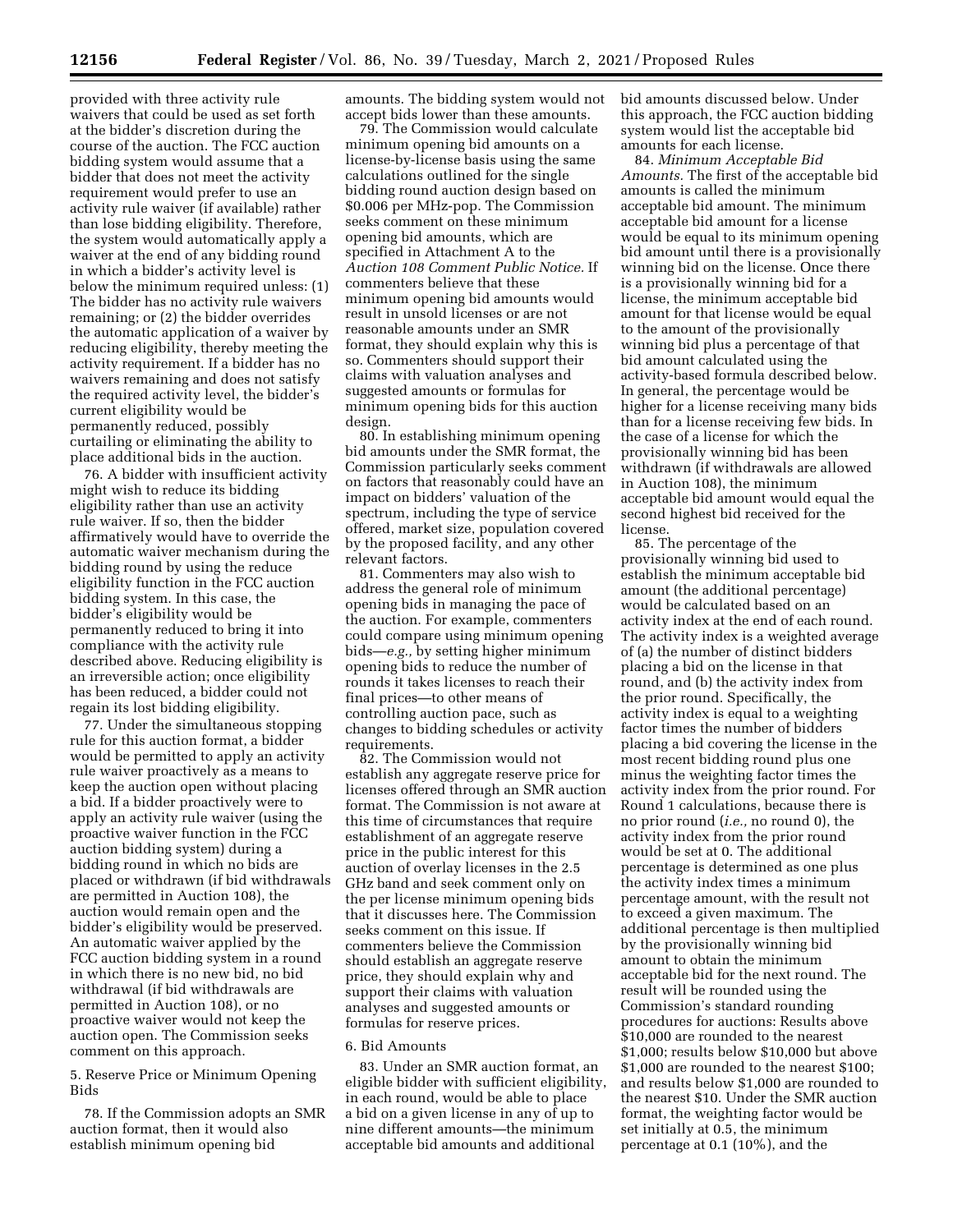maximum percentage at 0.2 (20%). Hence, at these initial settings, the minimum acceptable bid for a license would be between 10% and 20% higher than the provisionally winning bid, depending upon the bidding activity for the license. Equations and examples are shown in Attachment B to the *Auction 108 Comment Public Notice.* The Commission seeks comment on whether to use this activity-based formula or a different approach for the SMR auction format. In particular, the Commission asks whether it should set the maximum percentage at a higher amount, for example 30% or more, in light of concerns over the large number of rounds that may be required for this auction.

86. *Additional Bid Amounts.* The FCC auction bidding system would calculate any additional bid amounts using the minimum acceptable bid amount and an additional bid increment percentage. The minimum acceptable bid amount would be multiplied by the additional bid increment percentage, and that result (rounded) would be the additional increment amount. The first additional acceptable bid amount would equal the minimum acceptable bid amount plus the additional increment amount. The second additional acceptable bid amount would equal the minimum acceptable bid amount plus two times the additional increment amount; the third additional acceptable bid amount would be the minimum acceptable bid amount plus three times the additional increment amount; etc. The Commission would set the additional bid increment percentage at 5% initially. Hence, the calculation of the additional increment amount would be (minimum acceptable bid amount) \* (0.05), rounded. The Commission seeks comment on this approach.

87. *Bid Amount Changes.* Under this auction format, OEA would retain the discretion to change the minimum acceptable bid amounts, the additional bid amounts, the number of acceptable bid amounts, and the parameters of the formulas used to calculate minimum acceptable bid amounts and additional bid amounts if OEA determines that circumstances so dictate. Further, OEA would retain the discretion to do so on a license-by-license basis. Commenters should address the size of changes in the bid amounts, in particular, the additional percentage. Should the Commission increase the size of the minimum acceptable bid amounts in order to manage expeditiously the pace of an SMR auction with approximately 8,300 licenses? At what size do changes in bid amounts make it too difficult for bidders to align their bid amounts with

their budgets and willingness to pay? OEA would also retain the discretion to limit (a) the amount by which a minimum acceptable bid for a license may increase compared with the corresponding provisionally winning bid, and (b) the amount by which an additional bid amount may increase compared with the immediately preceding acceptable bid amount. For example, OEA could set a limit on increases in minimum acceptable bid amounts over provisionally winning bids. Thus, if calculating a minimum acceptable bid using the activity-based formula results in a minimum acceptable bid amount that exceeds the provisionally winning bid on a license by more than the limit, the minimum acceptable bid amount would instead be capped at the provisionally winning bid plus the amount of the limit. The Commission seeks comment on the circumstances under which OEA should employ such a limit, factors OEA should consider when determining the dollar amount of the limit, and the tradeoffs in setting such a limit or changing other parameters—such as the minimum and maximum percentages of the activitybased formula. If OEA were to exercise this discretion, it would alert bidders by announcement in the FCC auction bidding system. The Commission seeks comment on these procedures.

88. The Commission seeks comment on the above procedures for the SMR auction format, including whether to use the activity-based formula to establish the additional percentage or a different approach. If commenters disagree with beginning the auction with nine acceptable bid amounts per license as described above, they should suggest an alternative number of acceptable bid amounts to use at the beginning of the auction and an alternative number to use later in the auction. Commenters may wish to address the role of the minimum acceptable bids and the number of acceptable bid amounts in managing the pace of the auction and the tradeoffs in managing auction pace by changing the bidding schedule, activity requirements, or bid amounts, or by using other means.

# 7. Provisionally Winning Bids

89. Under an SMR auction format, the FCC auction bidding system would determine provisionally winning bids consistent with practices in past auctions. At the end of each bidding round, the bidding system would determine a provisionally winning bid for each license based on the highest bid amount received for the license. A provisionally winning bid would

remain the provisionally winning bid until there is a higher bid on the same license at the close of a subsequent round. Provisionally winning bids at the end of the auction would become the winning bids.

90. If identical high bid amounts were submitted on a license in any given round (*i.e.,* tied bids), the FCC auction bidding system would use a pseudorandom number generator to select a single provisionally winning bid from among the tied bids. The auction bidding system would assign a pseudorandom number to each bid when the bid is entered. The tied bid with the highest pseudo-random number would become the provisionally winning bid. The remaining bidders, as well as the provisionally winning bidder, would be permitted to submit higher bids in subsequent rounds. However, if the auction were to end with no other bids being placed, the winning bidder would be the one that placed the provisionally winning bid. If the license received any bids in a subsequent round, the provisionally winning bid again would be determined by the highest bid amount received for the license

91. A provisionally winning bid would be retained until there is a higher bid on the license at the close of a subsequent round, unless the provisionally winning bid is withdrawn (if bid withdrawals are permitted in Auction 108). Under the SMR auction design, provisionally winning bids would count toward activity for purposes of the activity rule.

# 8. Bid Removal and Bid Withdrawal

92. The FCC auction bidding system would allow each bidder to remove any of the bids it placed in a round before the close of that round. By removing a bid placed within a round, a bidder would effectively ''unsubmit'' the bid. In contrast to the bid withdrawal provisions described below, a bidder removing a bid placed in the same round would not be subject to a withdrawal payment. Once a round closes, a bidder would no longer be permitted to remove a bid.

93. The Commission seeks comment on whether bid withdrawals should be permitted should it adopt an SMR auction format for Auction 108. When permitted in an auction, bid withdrawals provide a bidder with the option of withdrawing bids placed in prior rounds that have become provisionally winning bids. A bidder would be able to withdraw its provisionally winning bids using the withdraw function in the FCC auction bidding system.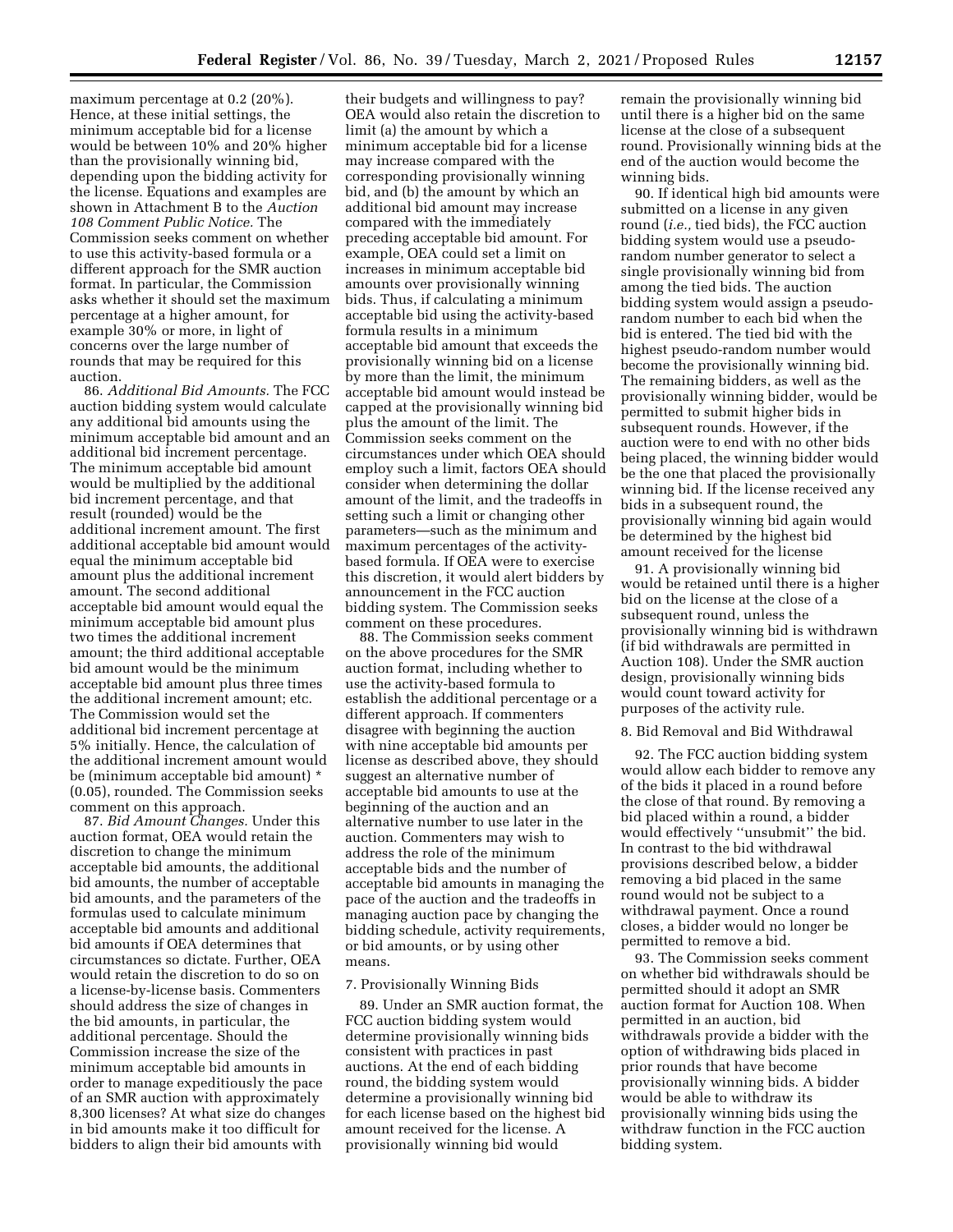94. The Commission has recognized that bid withdrawals may be a helpful tool for bidders seeking to efficiently aggregate licenses or implement backup strategies in certain auctions. The Commission has also acknowledged that allowing bid withdrawals may encourage insincere bidding or increase opportunities for undesirable strategic bidding in certain circumstances.

95. Applying this reasoning to Auction 108, each bidder would be allowed to withdraw provisionally winning bids in no more than two rounds during the course of the auction. To permit a bidder to withdraw bids in more than two rounds may encourage insincere bidding or the use of withdrawals for undesirable strategic bidding purposes. The two rounds in which a bidder may withdraw provisionally winning bids would be at the bidder's discretion, and there would be no limit on the number of provisionally winning bids that a bidder may withdraw in either of the rounds in which it withdraws bids. Withdrawals must be in accordance with the Commission's rules, including the bid withdrawal payment provisions specified in 47 CFR 1.2104(g).

96. A bidder that withdraws its provisionally winning bid(s), if permitted, is subject to the bid withdrawal payment provisions of the Commission's rules. The Commission proposes the interim bid withdrawal payment be set at 15% of the withdrawn bid for the purposes of an SMR auction. A bidder that withdraws a bid during an auction is subject to a withdrawal payment equal to the difference between the amount of the withdrawn bid and the amount of the winning bid in the same or a subsequent auction. The withdrawal payment amount is deducted from any upfront payments or down payments that the withdrawing bidder has deposited with the Commission. No withdrawal payment is assessed for a withdrawn bid if either the subsequent winning bid or any of the intervening subsequent withdrawn bids equals or exceeds that withdrawn bid. However, if a license for which a bid had been withdrawn does not receive a subsequent higher bid or winning bid in the same auction, the FCC cannot calculate the final withdrawal payment until that license receives a higher bid or winning bid in a subsequent auction. In such cases, when that final withdrawal payment cannot yet be calculated, the FCC imposes on the bidder responsible for the withdrawn bid an interim bid withdrawal payment, which will be applied toward any final bid withdrawal payment that is ultimately assessed.

97. The amount of the interim bid withdrawal payment is established in advance of bidding in each auction and may range from 3% to 20% of the withdrawn bid amount. The Commission has determined that the level of the interim withdrawal payment in a particular auction will be based on the nature of the service and the inventory of the licenses being offered. The Commission noted specifically that a higher interim withdrawal payment percentage is warranted to deter the anti-competitive use of withdrawals when, for example, bidders will not need to aggregate the licenses being offered in the auction or when there are few synergies to be captured by combining licenses. With respect to the flexible-use 2.5 GHz band licenses being offered in Auction 108, the service rules permit a variety of advanced spectrumbased services, some of which may best be offered by combining licenses on adjacent frequencies or in adjacent areas. Balancing the potential need for bidders to use withdrawals to avoid winning incomplete combinations of licenses with the Commission's interest in deterring undesirable strategic use of withdrawals, the Commission proposes to establish an interim bid withdrawal payment of 15% of the withdrawn bid for Auction 108, should it adopt an SMR auction format.

98. The Commission seeks comment on allowing bid withdrawals and an interim bid withdrawal payment of 15% of the withdrawn bid under a potential SMR auction design. If commenters disagree, then the Commission asks them to support their arguments by taking into account the licenses available, the impact on auction dynamics and the pricing mechanism, and the effects on the bidding strategies of other bidders.

# **V. Tutorials and Additional Information for Applicants**

99. The Commission intends to provide additional information on the bidding system and to offer demonstrations and other educational opportunities for applicants in Auction 108 to familiarize themselves with the FCC auction application system and the auction bidding system.

100. In addition, OEA and WTB will make available an interactive mapping tool to identify and assess potential encumbrances in the band, including as a result of pending Rural Tribal Priority Window applications. Potential applicants are again reminded, however, that this tool will not represent complete licensing information; all information should be confirmed in ULS for any specific license or area.

# **VI. Procedural Matters**

# *A. Supplemental Initial Regulatory Flexibility Analysis*

101. As required by the Regulatory Flexibility Act of 1980, as amended (RFA), the Commission has prepared this Supplemental Initial Regulatory Flexibility Analysis (Supplemental IRFA) of the possible significant economic impact on small entities of the policies and rules addressed in the *Auction 108 Comment Public Notice* to supplement the Commission's Initial and Final Regulatory Flexibility Analyses completed in the *2.5 GHz Notice of Proposed Rulemaking (NPRM),*  83 FR 26396, June 7, 2018, and *2.5 GHz Report and Order,* and other Commission orders pursuant to which Auction 108 will be conducted. Written public comments are requested on this Supplemental IRFA. Comments must be identified as responses to the Supplemental IRFA and must be filed by the same deadline for comments specified on the first page of the *Auction 108 Comment Public Notice.* The Commission will send a copy of the *Auction 108 Comment Public Notice,*  including this Supplemental IRFA, to the Chief Counsel for Advocacy of the Small Business Administration (SBA). In addition, the *Auction 108 Comment Public Notice* and Supplemental IRFA (or summaries thereof) will be published in the **Federal Register**.

102. *Need for, and Objectives of, the Proposed Rules.* The *Auction 108 Comment Public Notice* sets forth the proposed auction procedures for those entities that seek to bid to acquire licenses in Auction 108. The *Auction 108 Comment Public Notice* seeks comment on proposed procedural rules to govern Auction 108, which will auction geographic overlay licenses of unlicensed spectrum in the 2.5 GHz band (2496–2690 MHz). The specific overlay licenses available in Auction 108 will be determined by the results of the Rural Tribal Priority Window, which gave federally recognized Tribes the opportunity to submit applications to acquire new 2.5 GHz band overlay licenses to provide broadband service on rural Tribal lands before the remaining unassigned spectrum is made generally available to all entities through competitive bidding. The Rural Tribal Priority Window closed on September 2, 2020. Based on review of applications received in the Rural Tribal Priority Window, OEA, in conjunction with WTB, will release a public notice announcing the final inventory of 2.5 GHz band overlay licenses to be offered in Auction 108. This public notice will be released in advance of the deadline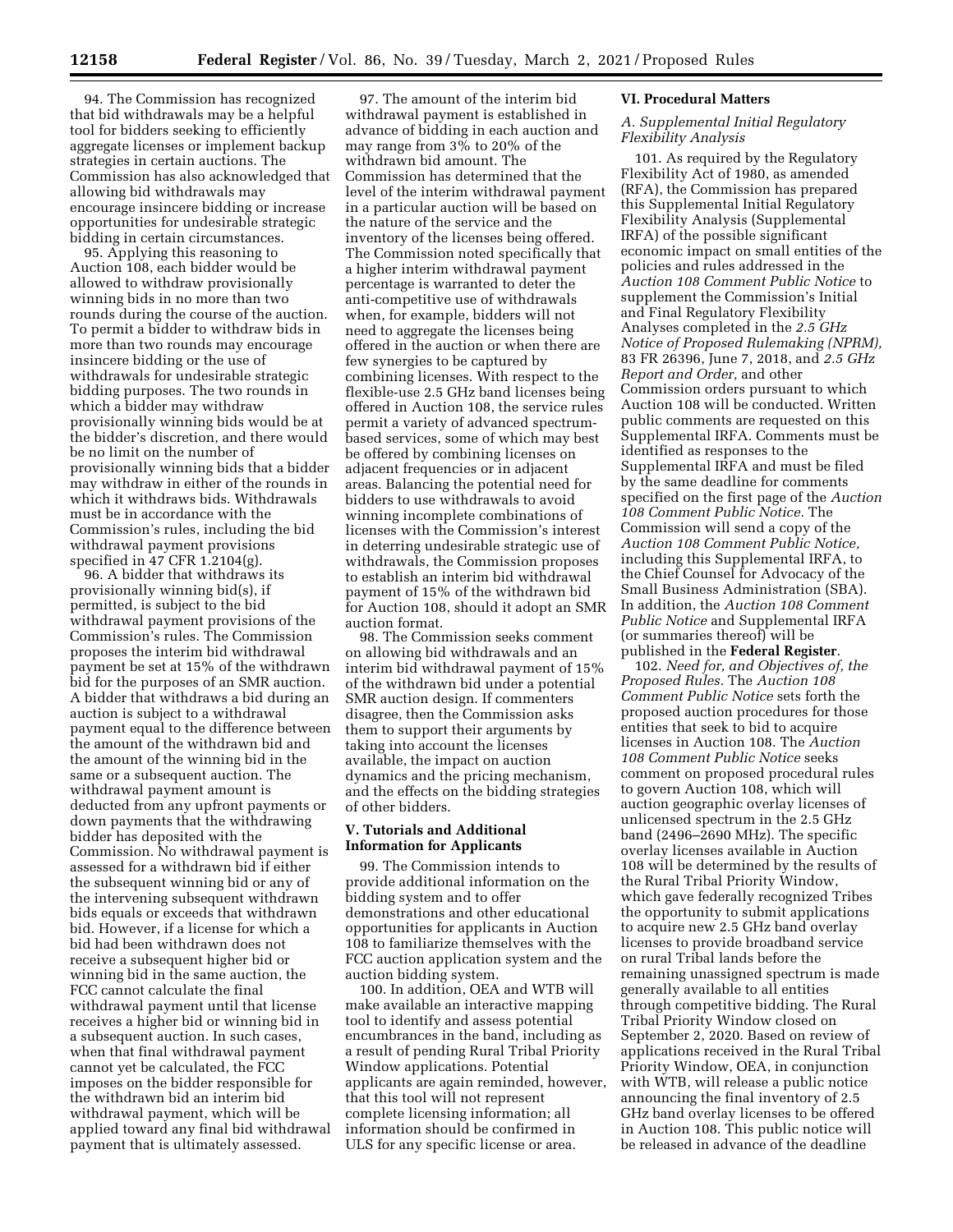for the submission of short-form applications to bid in Auction 108 so that potential applicants can make informed decisions about whether to apply. OEA and WTB will also make *available resources to assist applicants*  in conducting due diligence research regarding potential encumbrances in the band prior to the release of the public notice announcing the final auction inventory.

103. The *Auction 108 Comment Public Notice* and process is intended to provide notice of and adequate time for potential applicants to comment on proposed auction procedures. To promote the efficient and fair administration of the competitive bidding process for all Auction 108 participants, the Commission seeks comment on the following procedures that would apply to Auction 108 under either the single-round auction format or the SMR auction format:

• Requirement of an additional certification by each applicant in its short-form application, under penalty of perjury, that it has read the public notice adopting procedures for Auction 108 and that it has familiarized itself with those procedures and the requirements for obtaining a license and operating facilities in the 2.5 GHz band;

• use of limited information procedures under which the Commission will not make public until after the bidding has closed: (1) The licenses that an applicant selects for bidding in its auction application (FCC Form 175); (2) the amount of any upfront payment made by or on behalf of an applicant for Auction 108; (3) an applicant's bidding eligibility; and (4) any other bidding-related information that might reveal the identity of the bidder placing a bid;

• establishment of bidding credit caps for eligible small businesses and rural service providers in Auction 108;

• provision of discretionary authority to OEA, in conjunction with WTB, to delay, suspend, or cancel bidding in Auction 108 for any reason that affects the ability of the competitive bidding process to be conducted fairly and efficiently;

• a specific upfront payment amount for each license available in Auction 108;

• establishment of an additional default payment of 15% under § 1.2104(g)(2) of the rules in the event that a winning bidder defaults or is disqualified after the auction.

104. The *Auction 108 Comment Public Notice* also seeks comment on the following procedures under the single-round auction format:

• Use of a single-round auction format for Auction 108 with limited package bidding;

• use of a pay-as-bid pricing rule whereby each winning bidder will pay the sum of its winning bid amounts for the licenses it is awarded, less any applicable bidding credit discount;

• establishment of a bidder's bidding eligibility in bidding units based on that bidder's upfront payment through assignment of a specific number of bidding units for each license;

• establishment of a minimum bid amount for each license available in Auction 108 based on each license's potential MHz-pops;

• use of an either/or indicator to allow a bidder to indicate that two or more of its bids are to be treated as mutually exclusive by the bidding system when assigning winning bids; and

• a methodology for processing bids. 105. In addition, the *Auction 108 Comment Public Notice* seeks comment on the following procedures under the SMR auction format:

• Use of a simultaneous multipleround auction format for Auction 108, consisting of sequential bidding rounds with a simultaneous stopping rule (with discretion by OEA to exercise alternative stopping rules under certain circumstances);

• use of an activity rule that would require bidders to bid actively during the auction rather than waiting until late in the auction before participating;

• an auction with one or more stages, in which, for example, a bidder is required to be active on 80% of its bidding eligibility in each round of the first stage, and on 95% of its bidding eligibility in each round of the second stage;

• provision of three activity rule waivers for each bidder to allow it to preserve eligibility during the course of the auction;

• use of minimum acceptable bid amounts and additional bid increments, along with a methodology for calculating such amounts, with OEA retaining discretion to change its methodology if circumstances dictate;

• a procedure for breaking ties if identical high bid amounts are submitted on a license in a given round;

• bid removal procedures;

• whether to permit bid withdrawals; and

• establishment of an interim bid withdrawal percentage of 15% of the withdrawn bid if the Commission were to allow bid withdrawals in Auction 108.

106. The proposed procedures for the conduct of Auction 108 constitute the

more specific implementation of the competitive bidding rules contemplated by parts 1 and 27 of the Commission's rules, the *2.5 GHz Report and Order,*  and relevant competitive bidding orders, and are fully consistent therewith.

107. *Legal Basis.* The Commission's statutory obligations to small businesses under the Communications Act of 1934, as amended, are found in 47 U.S.C. 309(j)(3)(B) and 47 U.S.C. 309(j)(4)(D). The statutory basis for the Commission's competitive bidding rules is found in various provisions of the Communications Act of 1934, as amended, including 47 U.S.C. 154(i), 301, 302, 303(e), 303(f), 303(r), 304, 307, and 309(j). The Commission has established a framework of competitive bidding rules, updated most recently in 2015, pursuant to which it has conducted auctions since the inception of the auctions program in 1994 and would conduct Auction 108. In promulgating those rules, the Commission conducted numerous RFA analyses to consider the possible impact of those rules on small businesses that might seek to participate in Commission auctions. In addition, a Final Regulatory Flexibility Analysis (FRFA) was included in the *2.5 GHz Report and Order* that adopted rule provisions relevant to this notification.

108. *Description and Estimate of the Number of Small Entities to Which the Proposed Rules Will Apply.* The RFA directs agencies to provide a description of, and, where feasible, an estimate of the number of small entities that may be affected by the proposed rules and policies, if adopted. The RFA generally defines the term ''small entity'' as having the same meaning as the terms ''small business,'' ''small organization,'' and ''small governmental jurisdiction.'' In addition, the term ''small business'' has the same meaning as the term ''small business concern'' under the Small Business Act. A ''small business concern'' is one which: (1) Is independently owned and operated; (2) is not dominant in its field of operation; and (3) satisfies any additional criteria established by the SBA.

109. As noted above, Regulatory Flexibility Analyses were incorporated into the *2.5 GHz NPRM* and the *2.5 GHz Report and Order.* In those analyses, the Commission described in detail the small entities that might be significantly affected. In the *Auction 108 Comment Public Notice,* the Commission adopts by reference the descriptions and estimates of the number of small entities from the previous Regulatory Flexibility Analyses in the *2.5 GHz NPRM* and the *2.5 GHz Report and Order.*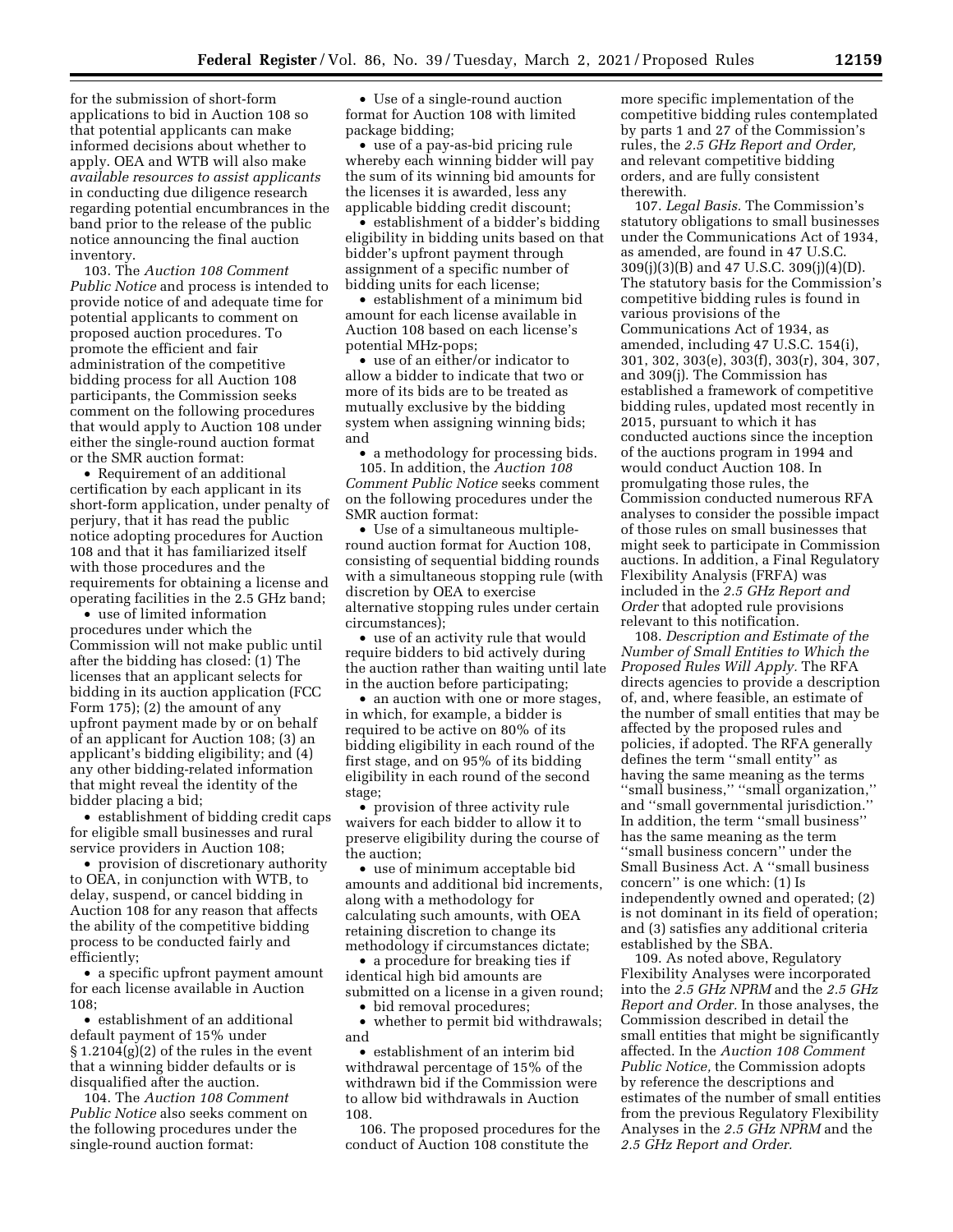110. *Description of Projected Reporting, Recordkeeping, and Other Compliance Requirements for Small Entities.* The Commission designed the auction application process itself to minimize reporting and compliance requirements for applicants, including small entity applicants. In the first part of the Commission's two-phased auction application process, parties desiring to participate in an auction file streamlined, short-form applications in which they certify under penalty of perjury as to their qualifications. Eligibility to participate in bidding is based on an applicant's short-form application and certifications, as well as its upfront payment. In the second phase of the process, winning bidders file a more comprehensive long-form application. Thus, an applicant which fails to become a winning bidder does not need to file a long-form application and provide the additional showings and more detailed demonstrations required of a winning bidder.

111. The Commission does not expect the processes and procedures proposed in the *Auction 108 Comment Public Notice* will require small entities to hire attorneys, engineers, consultants, or other professionals to participate in Auction 108 and comply with the procedures it ultimately adopts because of the information, resources, and guidance the Commission makes available to potential and actual participants. For example, the Commission intends to release an online tutorial that will help applicants understand the procedures for filing of the auction short-form application (FCC Form 175). The Commission also intends to make information on the bidding system available and offer demonstrations and other educational opportunities for applicants in Auction 108 to familiarize themselves with the FCC auction application system and the auction bidding system. By providing these resources as well as the resources discussed below, the Commission expects small entities that use the available resources to experience lower participation and compliance costs. Nevertheless, while the Commission cannot quantify the cost of compliance with the proposed procedures, it does not believe that the costs of compliance will unduly burden small entities that choose to participate in the auction because the proposals for Auction 108 are similar in many respects to the procedures in recent auctions conducted by the Commission.

112. *Steps Taken to Minimize the Significant Economic Impact on Small Entities, and Significant Alternatives Considered.* The RFA requires an

agency to describe any significant, specifically small business, alternatives that it has considered in reaching its proposed approach, which may include the following four alternatives (among others): (1) The establishment of differing compliance or reporting requirements or timetables that take into account the resources available to small entities; (2) the clarification, consolidation, or simplification of compliance and reporting requirements under the rule for such small entities; (3) the use of performance rather than design standards; and (4) an exemption from coverage of the rule, or any part thereof, for such small entities.

113. The Commission has taken steps to minimize any economic impact of its auction procedures on small entities through, among other things, the Commission's potential use of a single bidding round and a pay-as-bid pricing rule. The Commission expects that many small entities will bid in Auction 108 and the use of a single-round auction would significantly reduce the time and resource commitment required for participation, if adopted. Due to the large inventory of licenses that will be available in Auction 108, the multipleround auction format that the Commission has typically used in auctioning spectrum licenses could require several months to complete and require participating bidders to expend resources to consistently monitor the auction during that time. In contrast, the Commission anticipates that with a single bidding round, bid processing for Auction 108 could be completed within a week. In addition, the use of a pay-asbid pricing rule, which requires each winning bidder to pay the sum of its winning bid amounts for the licenses it is awarded, less any applicable bidding credit discount, should also benefit small entities by giving them more certainty about the costs of their winning bids.

114. In the event the Commission adopts the SMR auction format, it has also taken steps to minimize any economic impact of its auction procedures on small entities through, among other things, the many resources the Commission provides potential auction participants. OEA and WTB propose to make resources available to assist applicants in conducting due diligence research regarding potential encumbrances in the band prior to the release of the public notice announcing the final auction inventory. Small entities and other auction participants may seek clarification of or guidance on complying with competitive bidding rules and procedures, reporting requirements, and the FCC's auction

bidding system. An FCC Auctions Hotline provides access to Commission staff for information about the auction process and procedures. The FCC Auctions Technical Support Hotline is another resource which provides technical assistance to applicants, including small entities, on issues such as access to or navigation within the electronic FCC Form 175 and use of the FCC's auction bidding system. Small entities may also use the web-based, interactive online tutorial produced by Commission staff to familiarize themselves with auction procedures, filing requirements, bidding procedures, and other matters related to an auction.

115. The Commission also makes various databases and other sources of information, including the Auctions program websites and copies of Commission decisions, available to the public without charge, providing a lowcost mechanism for small entities to conduct research prior to and throughout the auction. Prior to and at the close of Auction 108, the Commission will post public notices on the Auctions website, which articulate the procedures and deadlines for the auction. The Commission makes this information easily accessible and without charge to benefit all Auction 108 applicants, including small entities, thereby lowering their administrative costs to comply with the Commission's competitive bidding rules.

116. Prior to the start of bidding, the Commission also proposes to make available to bidders various educational materials. Eligible bidders will be given an opportunity to become familiar with auction procedures and the bidding system by participating in a mock auction. Further, the Commission intends to conduct Auction 108 electronically over the internet using a web-based auction system that eliminates the need for bidders to be physically present in a specific location. Qualified bidders also have the option to place bids by telephone. These mechanisms are made available to facilitate participation in Auction 108 by all eligible bidders and may result in significant cost savings for small entities that use these alternatives. Moreover, the adoption of bidding procedures in advance of the auction, consistent with statutory directive, is designed to ensure that the auction will be administered predictably and fairly for all participants, including small entities.

117. For Auction 108, the Commission proposes a \$25 million cap on the total bidding credit amount that may be awarded to an eligible small business and a \$10 million cap on the total bidding credit amount that may be